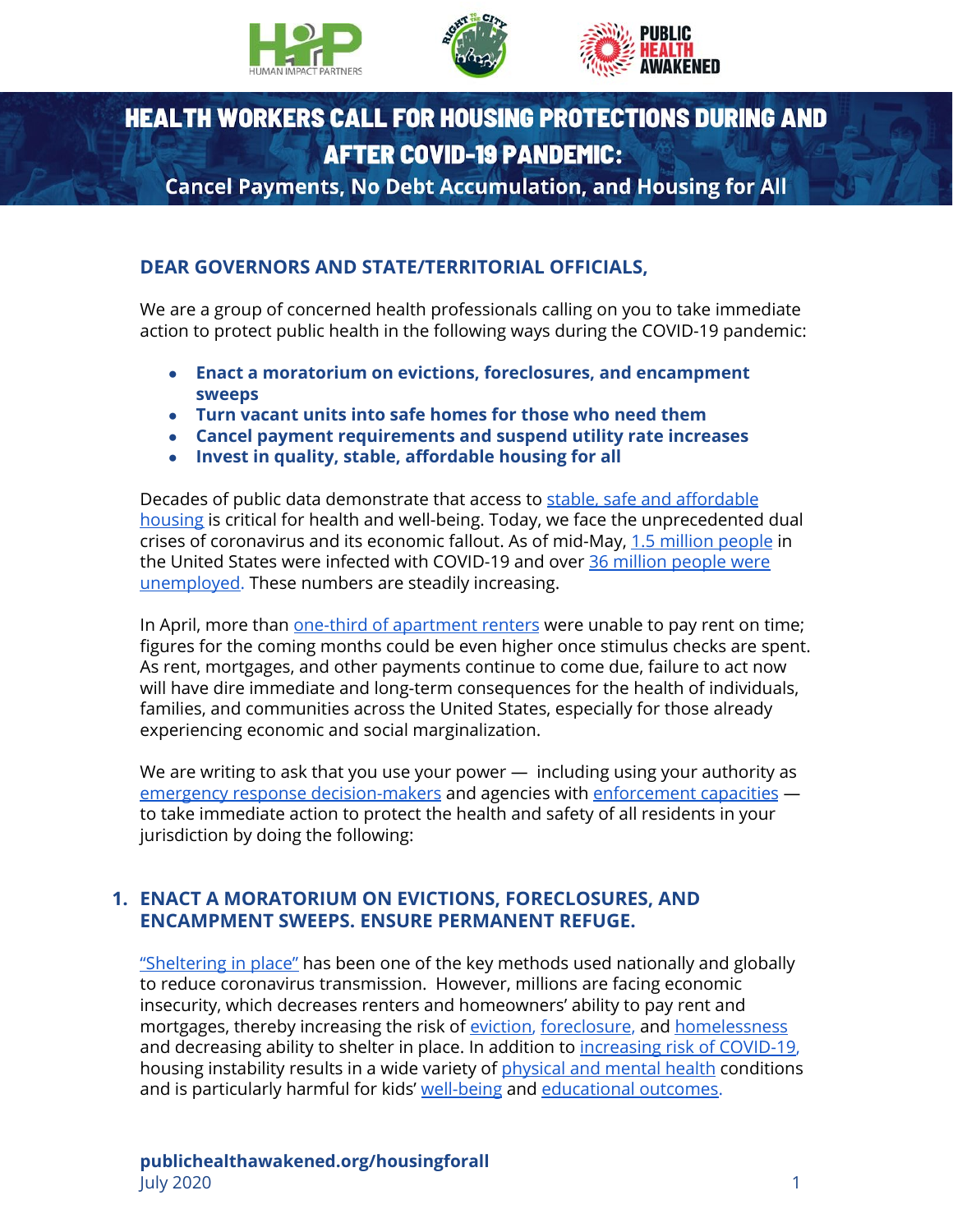Establishing moratoriums on evictions, foreclosures and encampment sweeps are minimum critical first steps needed to help keep people sheltered during the duration of the COVID-19 crisis, even when shelter-in-place orders have been removed.

Everything possible must be done to keep people in their homes and prevent further disruption to individuals and families. Providing [comprehensive support](https://docs.google.com/document/d/1prJjEys73C6l_KqJj-KU7NLI1ntlNs00U51SqVSWpG4/edit) to those "sheltering-in-place" outside including temporary shelter, food, water, access to sanitation, and support services helps people experiencing homelessness be safer until they are housed.

To address these issues, local and state/territorial decision makers should ensure that all people can:

- Be able to stay in their homes.
- Be provided adequate housing.
- Be allowed to safely shelter-in-place whether they are housed or unhoused.
- Be able to maintain belongings to ensure personal and public health and safety.

o Resources:

- . [Map of state and local moratoriums and emergency tenant](https://antievictionmappingproject.github.io/covid-19-map/#close) [protections](https://antievictionmappingproject.github.io/covid-19-map/#close)
- [Scorecard of COVID-19 Housing Policies](https://evictionlab.org/covid-policy-scorecard/)
- **[Eviction Moratorium Model Ordinance Template](https://ourhomesourhealth.org/eviction-moratorium/model-ordinance)**
- Examples of government-subsidized emergency rental assistance in [Chicago \(IL\), Hillsboro \(OR\), and St. Paul \(MN\)](https://citiesspeak.org/2020/04/17/the-case-for-rental-assistance-why-it-is-necessary-and-how-cities-can-fund-it/)

#### **2. TURN VACANT UNITS INTO SAFE HOMES FOR THOSE WHO NEED THEM**

All people experiencing homelessness are more at risk of the worst impacts of COVID-19 -- and not just those who have tested positive already. The [latest national](https://nlihc.org/sites/default/files/FAQs_Coronavirus-Homelessness.pdf) [data](https://nlihc.org/sites/default/files/FAQs_Coronavirus-Homelessness.pdf) shows that people who are homeless and contract coronavirus are:

- 2x as likely to be hospitalized
- 2-4x as likely to require critical care, and
- 2-3x as likely to die than others in the general public who are housed

COVID-19 has quickly spread in congregate living spaces including homeless shelters, as well as [among people who are incarcerated](https://www.vox.com/2020/4/22/21228146/coronavirus-pandemic-jails-prisons-epicenters) in jails, prisons, and ICE detention centers. For example,  [8 of the 10 largest COVID-19 outbreaks](https://www.washingtonpost.com/opinions/2020/05/01/stopping-covid-19-behind-bars-was-an-achievable-moral-imperative-we-failed/) in the US have happened in correctional facilities. [In Texas,](https://www.texastribune.org/2020/05/04/coronavirus-texas-prisons-testing/) 70% of people in prisons who have been tested have tested positive.

As some jurisdictions implement critical health-protecting measures such as [creating expanded housing](https://www.vox.com/2020/4/21/21227629/coronavirus-homeless-covid-19-las-vegas-san-francisco) for residents experiencing homelessness and/or [decarcerating prisons,](https://www.healthaffairs.org/do/10.1377/hblog20200406.581615/full/) jails and detention centers, [government procurement of](https://publichealth.berkeley.edu/wp-content/uploads/2020/04/For-the-Good-of-Us-All-Report.pdf)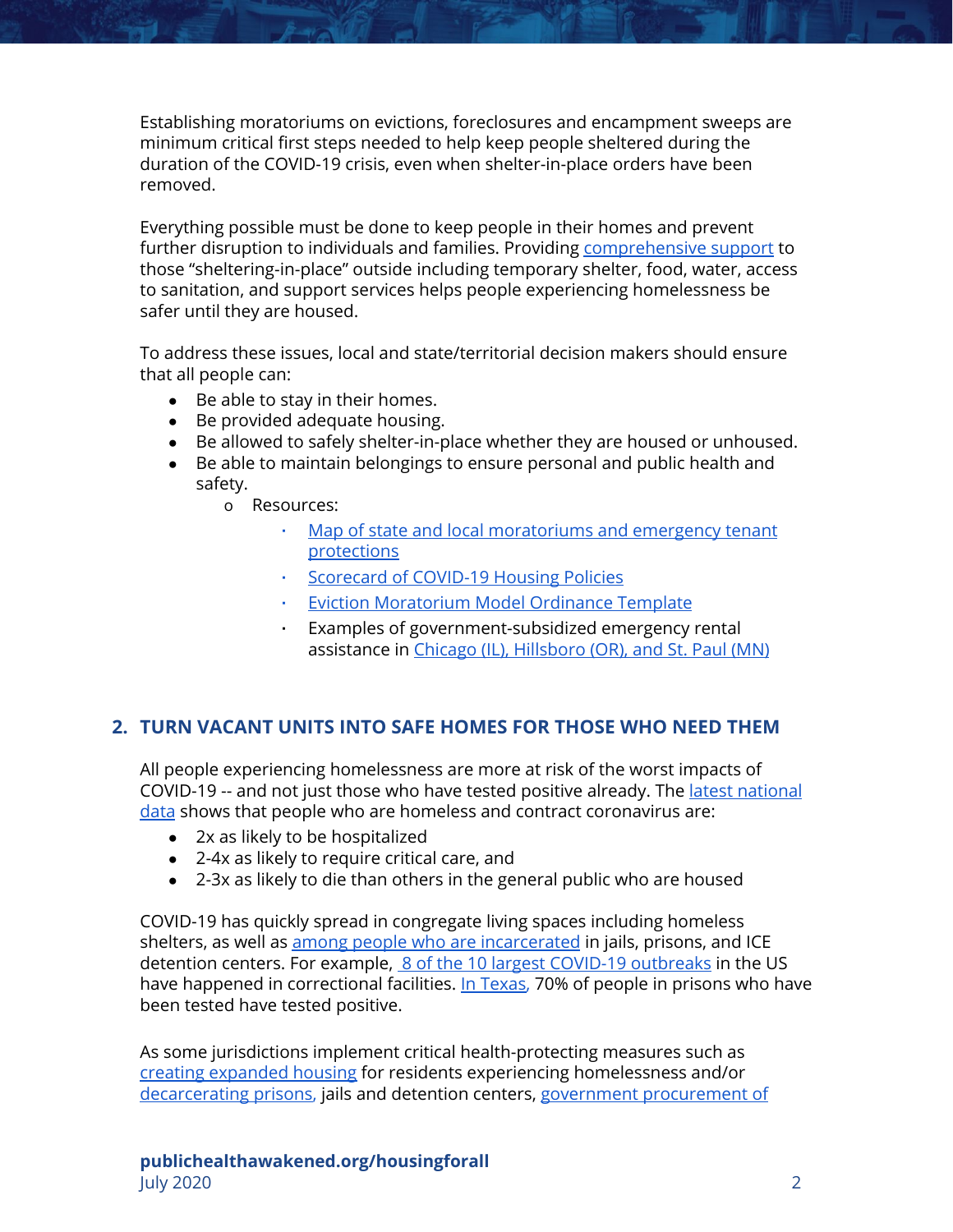[hotel rooms](https://publichealth.berkeley.edu/wp-content/uploads/2020/04/For-the-Good-of-Us-All-Report.pdf) (and other vacant units) is an approach that can create an environment to protects people's health as they experience these transitions, and decreases transmission in the broader community. This can and should be done without conditions for accessing housing (e.g. removing barriers based on proof of COVID-19 exposure or positive status) and [without the use of law enforcement](https://humanimpact.org/wp-content/uploads/2020/05/HIP2-covid-faqs_2020.05.07fin.pdf) to enforce shelter-in-place requirements.

To that end, local and state decision makers should turn vacant units — in hotels, dorms, offices, unoccupied homes — into safe homes for people experiencing:

- Homelessness
- Intimate partner violence
- Release from incarceration and detention
- Others needing healthy housing now
	- o Resources
		- [National, State and Local Policies and Federal Guidance](https://nlihc.org/coronavirus-and-housing-homelessness)
	- o Examples of locales that have procured hotel rooms for people needing them
		- **[Denver](https://denverite.com/2020/05/04/denver-leases-downtown-hotel-aloft-to-shelter-people-experiencing-homelessness-during-coronavirus-outbreak/), [Tucson,](https://tucson.com/news/local/tucson-moves-some-homeless-into-hotels-to-decrease-coronavirus-spread/article_faaea331-8623-5a87-9cc2-17b6d60b9a01.html) [Minnesota](https://www.startribune.com/hundreds-of-homeles-minnesotans-move-to-area-hotels-as-officials-race-to-prevent-coronavirus-from-spreading-in-shelters/570183632/?refresh=true) (statewide), [Chicago,](https://www.chicagoreporter.com/growing-housing-crisis-must-become-a-priority-in-coronavirus-response/) [San Francisco](https://www.sfchronicle.com/bayarea/article/Protesters-hold-die-in-outside-Mayor-15239121.php)**

## **3. CANCEL PAYMENT REQUIREMENTS AND SUSPEND UTILITY RATE INCREASES**

Prior to COVID-19, [47% of U.S. renters](https://www.nytimes.com/2020/04/01/opinion/coronavirus-rent-freeze.html) were already cost-burdened and 25% were severely cost-burdened (spending respectively more than 30% and 50% of income on housing) and two-thirds of renters had [less than \\$400 in emergency savings.](https://www.theatlantic.com/ideas/archive/2020/05/cancel-rent/611059/) Although stimulus checks have helped stabilize some for a month or two, the [unprecedented rates of rapid unemployment](https://www.newyorker.com/news/our-columnists/cancel-the-rent?utm_source=onsite-share&utm_medium=email&utm_campaign=onsite-share&utm_brand=the-new-yorker) are increasing risks of eviction, foreclosure and homelessness for millions.

As described above, loss of housing translates into direct risks to health, including [physical and mental health](https://www.changelabsolutions.org/sites/default/files/HealthHousingStarterKit-HealthEffects-FINAL-20180531_0.pdf) impacts and impacts to child health and [well-being.](https://pediatrics.aappublications.org/content/early/2018/01/18/peds.2017-2199) When housing costs are high compared to incomes, people are likely to cut back on other basic needs like [health care, medications](https://www.sciencedirect.com/science/article/abs/pii/S0749379710004551) and [food.](https://www.jchs.harvard.edu/sites/default/files/harvard_jchs_state_of_the_nations_housing_2017.pdf)

People whose [utility service is shut off](http://www.turn.org/wp-content/uploads/2018/05/2018_TURN_Shut-Off-Report_FINAL.pdf), or who are threatened with disconnection, face stress, hunger, respiratory illness, and heat and fire risks. Early childhood health and development can be compromised. Energy insecurity threatens the lives of people with chronic illness and those living on life-support.

To address these issues, local and state decision makers should:

● Cancel rent, mortgage, and utility payments for all through the duration of the public health and economic crisis for all renters, homeowners, and small businesses, and ensure a 3+ month recovery period.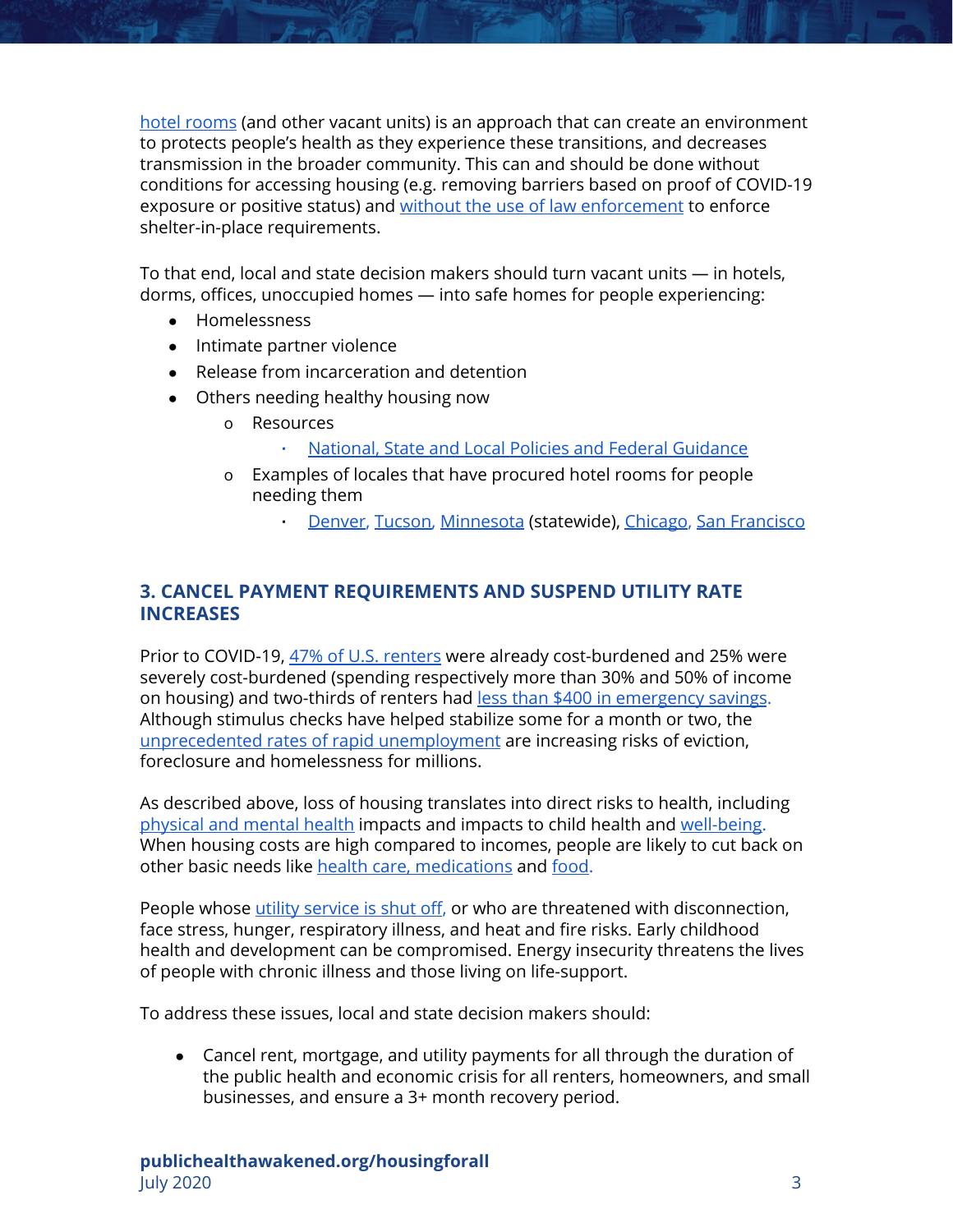● Ensure that utilities like water, gas, electric, phone, and internet are provided as a public good, especially during a public health crisis. Indefinitely suspend any proposed rate increases and utility service shut-offs for all households, regardless of ability to pay.

Examples of policies can be found in [New York, Denver, Seattle, and Oakland.](https://ourhomesourhealth.org/cancel-rent-reclaim-homes) And model ordinances to cancel rent are available [locally](https://ourhomesourhealth.org/cancel-rent-reclaim-homes/local-model-ordinance) and [for states](https://ourhomesourhealth.org/cancel-rent-reclaim-homes/state-model-ordinance).

## **4. INVEST IN QUALITY, STABLE, AFFORDABLE HOUSING FOR ALL**

There are numerous ways to make these kinds of investments. Investing in [community land trusts](https://jamanetwork.com/channels/health-forum/fullarticle/2762053) have been found to increase housing and financial stability and promote social cohesion, particularly among communities historically experiencing health and social inequities, which contribute to overall health and well-being.

[Rent control](https://haasinstitute.berkeley.edu/sites/default/files/haasinstitute_rentcontrol.pdf) helps stabilize housing, [reduce displacement and its health impacts,](http://barhii.org/wp-content/uploads/2016/02/BARHII-displacement-brief.pdf) and increases [access to permanently affordable housing](https://www.rupco.org/wp-content/uploads/pdfs/The-Impacts-of-Affordable-Housing-on-Health-CenterforHousingPolicy-Maqbool.etal.pdf) helps reduce stress and related adverse health outcomes, reduce exposure to unhealthy housing conditions, decrease overcrowding and infectious disease transmission and ensure resources for other aspects of well-being including health care, food, transport and education.

And [proactive rental inspections](https://www.changelabsolutions.org/product/healthy-housing-through-proactive-rental-inspection) can help protect tenants from lead poisoning, exposure to pests, mold and other allergens, and from retaliations by landlords when requesting repairs or filing complaints about rental conditions.

To invest in homes that protect and promote public health, local and state decision-makers can:

- Convert publicly owned vacant land into community land trusts such as in [VT, NJ, TX, MN, MA, FL](https://www.countyhealthrankings.org/take-action-to-improve-health/what-works-for-health/strategies/community-land-trusts)
- Remove housing from speculative markets and converting into permanently affordable, community-controlled housing
- Prevent displacement during development
- Establish enforceable rent control, tenant protections, and proactive rental inspections — such as in [OR, CA, CO, NY, IL](https://nextcity.org/daily/entry/rent-control-policies-gaining-momentum-across-america).

Additionally, see the following resources here:

- [Guide for Proactive Rental Inspections](https://www.changelabsolutions.org/sites/default/files/Proactive-Rental-Inspection-Programs_Guide_FINAL_20140204.pdf)
- [Policies to promote development without displacement](https://cjjc.org/publication/development-without-displacement-resisting-gentrification-in-the-bay-area/)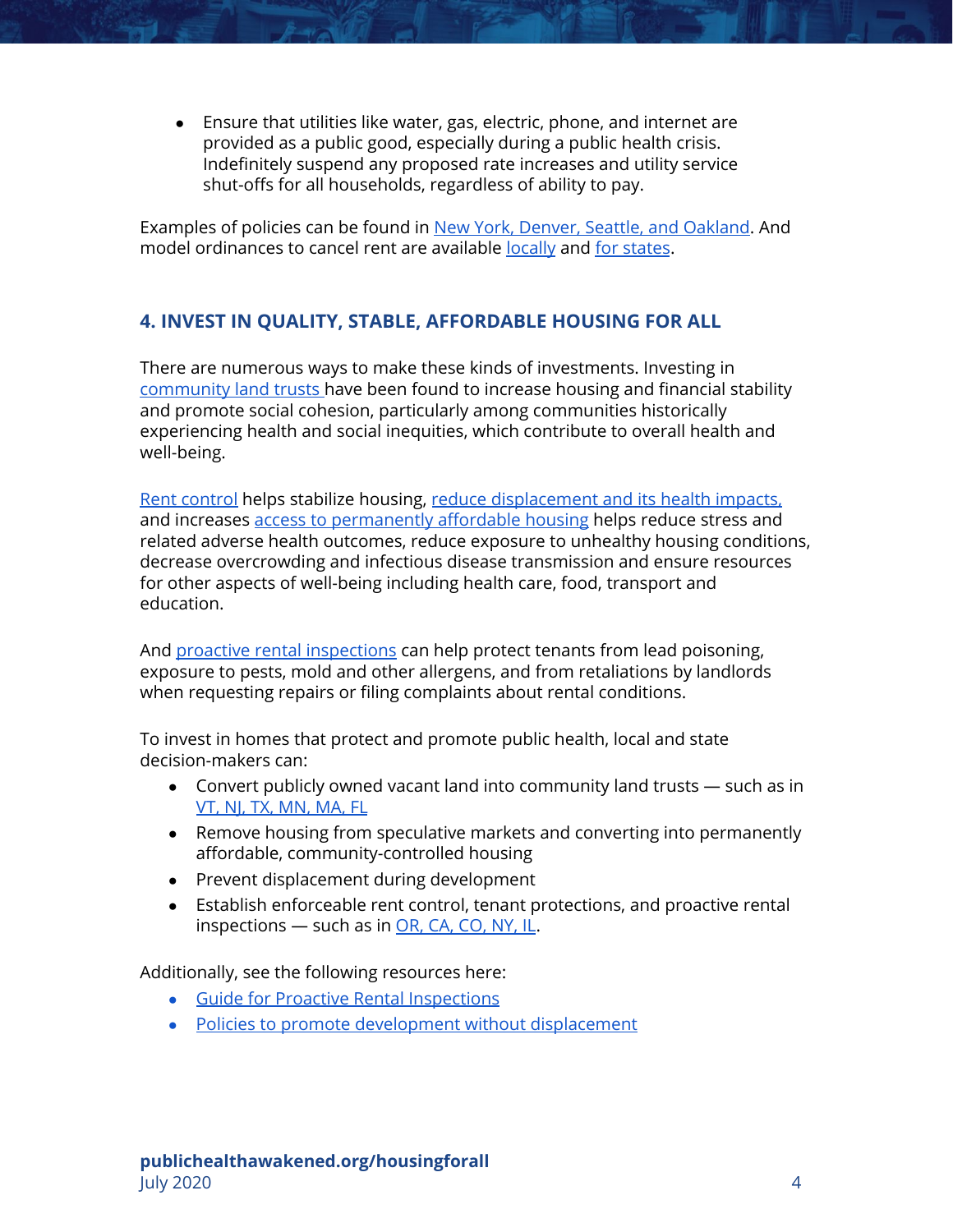Our government must demonstrate and exercise urgency in meeting the health and material needs of those who are most marginalized and vulnerable, including allowing people to stay housed, preventing additional homelessness, and protecting currently unhoused people. In most places across the US, people who are undocumented are also particularly at risk of losing homes and businesses as they are ineligible for economic relief or unemployment benefits.

Some states and localities have taken strong short-term steps to protect their residents and support those most vulnerable to the ongoing harms of this crisis, including the [passage of eviction and utility shut-off moratoriums.](https://evictionlab.org/covid-policy-scorecard/)

Eviction and shut-off moratoriums are critical first steps and a baseline for protecting public health, but unfortunately they are only stop-gap measures. As the unprecedented economic downturn continues, tenants, homeowners, and many community business owners will continue to struggle to make ends meet even as communities rebuild once it is safe to do so. All eviction moratoriums passed so far require back rent be paid, some as soon as shelter in place orders lift. This could mean widespread evictions, and home and business losses as soon as moratoriums expire. **What is needed is an increase in protections for renters and homeowners from economic and pandemic volatility and an increase in quality, stable and affordable housing for all, today and into the future.**

In this current state of emergency, we believe we have a duty to speak out as public health professionals and healthcare providers wherever we see community health at risk.

#### **At its core, the practice of public health centers on defending the health of** *all* **and** *preventing* **harms and illness before they take place**.

It is clearer now than ever that our health is interconnected, and we encourage you to take swift action to protect community health and prevent further traumas to already marginalized communities. In this critical time, we are counting on you to use the power that you have to prioritize the health and safety of our communities.

Sincerely,

#### **HEALTH ORGANIZATION SIGNATORIES:**

American Public Health Association Caucus on Homelessness, Executive Committee The Arizona Alliance for Livable Communities Beloved Community Consulting Berkeley Free Clinic Berkeley Media Studies Group Brigham & Women's Hospital Brookline Department of Public Health California Nurses Association/National Nurses United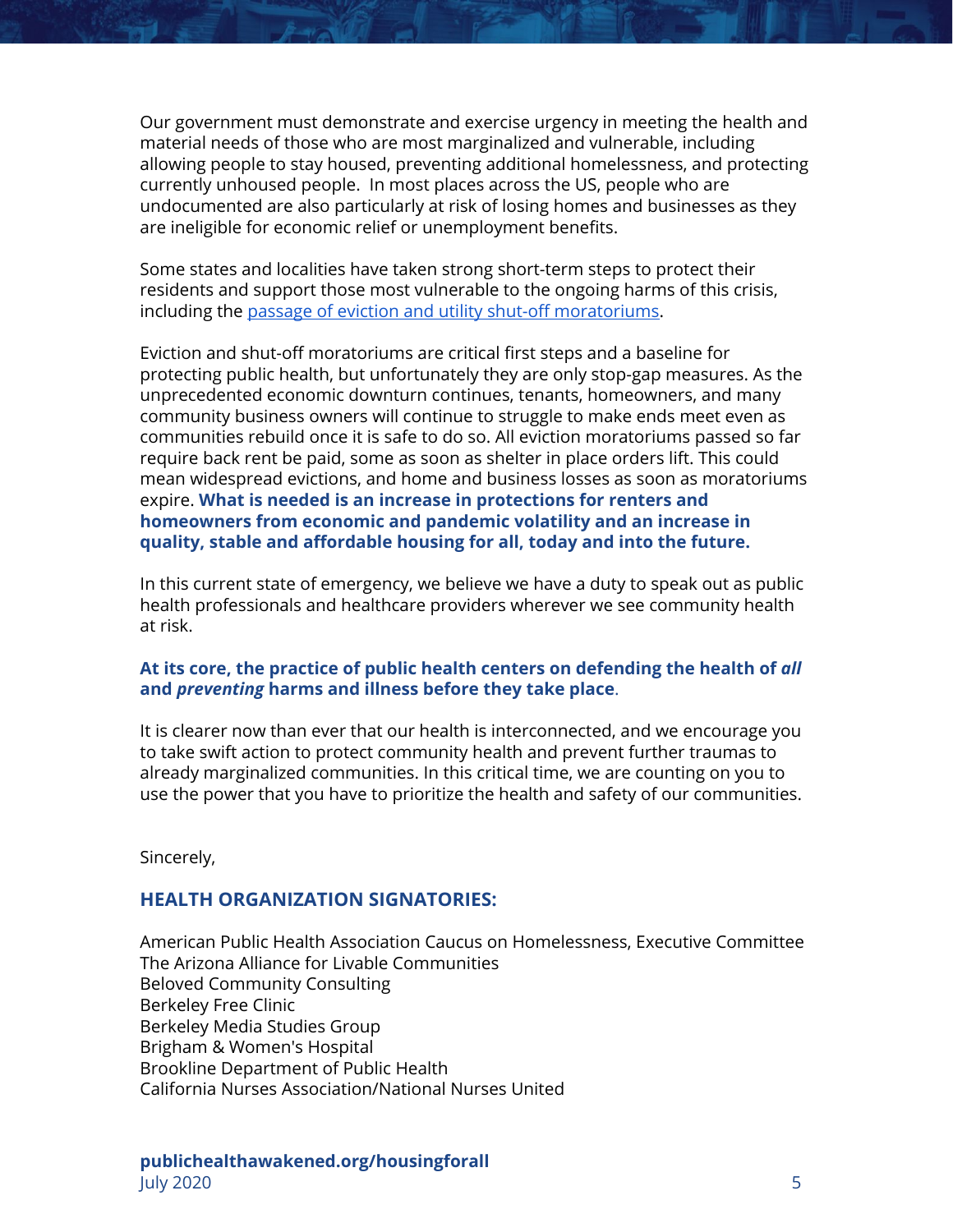Center for Health and Social Care Integration Charles Hamilton Houston Institute for Race and Justice, Harvard University Collaborative for Health Equity Cook County Colorado Association of Local Public Health Officials Challenged Conquistadors, Inc. Champaign-Urbana Public Health District ChangeLab Solutions Detroit People's Platform Do No Harm Coalition Doctors for America Doctors for Camp Closure Engaging Peace, Inc. FXB Center for Health & Human Rights, Harvard University **HealthBegins** Health by Design The Health & Housing Consortium, Inc. Health Resources in Action Human Impact Partners Indiana Public Health Association Institute for Community Health Lakeview Strategic Services McNary Group National Health Care for the Homeless Council National Latinx Psychological Association Native American Coalition of North Dakota Partners in Health Pinnacle Prevention Positive Women's Network - USA The Praxis Project Progressive Doctors Psychologists for Social Responsibility Public Health Justice Collective Regional Asthma Management and Prevention The Sidewalk Project Vallejo Housing Justice Coalition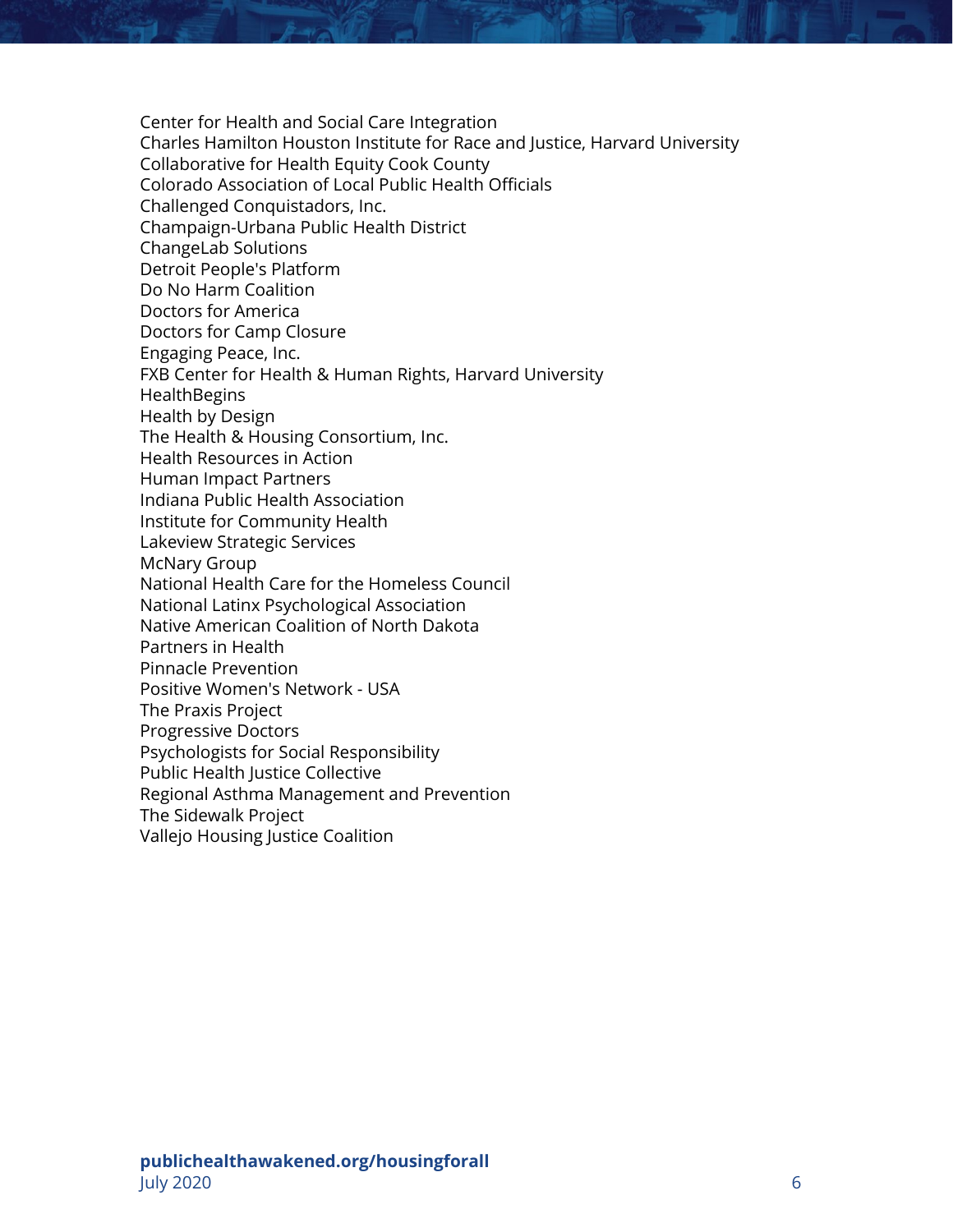## **INDIVIDUAL HEALTH PROFESSIONAL SIGNATORIES, BY STATE/TERRITORY:**

| Jenny Cundiff PhD             | Tuscaloosa, Alabama       |
|-------------------------------|---------------------------|
| Jenny Ajl FNP, MPH            | Tucson, Arizona           |
| Dean Brennan FAICP            | Chandler, Arizona         |
| Adrienne Udarbe MS, RD        | Chandler, Arizona         |
| Jess Seline MPH               | Anaheim, Arizona          |
| Kenneth Steel MPH             | Chandler, Arizona         |
| James Wohlleb MDiv, MS        | Little Rock, Arkansas     |
| <b>Esther Lerman</b>          | Berkeley, California      |
| Iris Biblowitz RN             | San Francisco, California |
| Todd Nicholas Goodenow Aprn   | Santa Cruz, California    |
| Michael Lyon MS               | Berkeley, California      |
| Ariana Thompson-Lastad PhD    | Berkeley, California      |
| Katherine Schaff DrPH, MPH    | Berkeley, California      |
| Maribel Sierra MPH            | San Francisco, California |
| Rebecca Eiseman MPH           | San Francisco, California |
| Deborah Gallegos RN           | San Francisco, California |
| Nicole Endsley                | San Francisco, California |
| Adrienne Fong                 | San Francisco, California |
| Megan Shaughnessy-Mogill LCSW | Oakland, California       |
| Tristen Schmidt MS, Psyc      | Alameda, California       |
| Lori Dorfman DrPH, MPH        | Berkeley, California      |
| Wesley Falatoonzadeh RN       | Cloverdale, California    |
| Irma Shauf-Bajar              | Oakland, California       |
| Mansi Shah MD                 | San Jose, California      |
| Emily Caesar MPH, MSW         | Los Angeles, California   |
| Liz Kroboth MPH               | Oakland, California       |
| Daniel Madrigal MPH           | Oakland, California       |
| Juliana Morris MD             | Oakland, California       |
| Annie Roach                   | Berkeley, California      |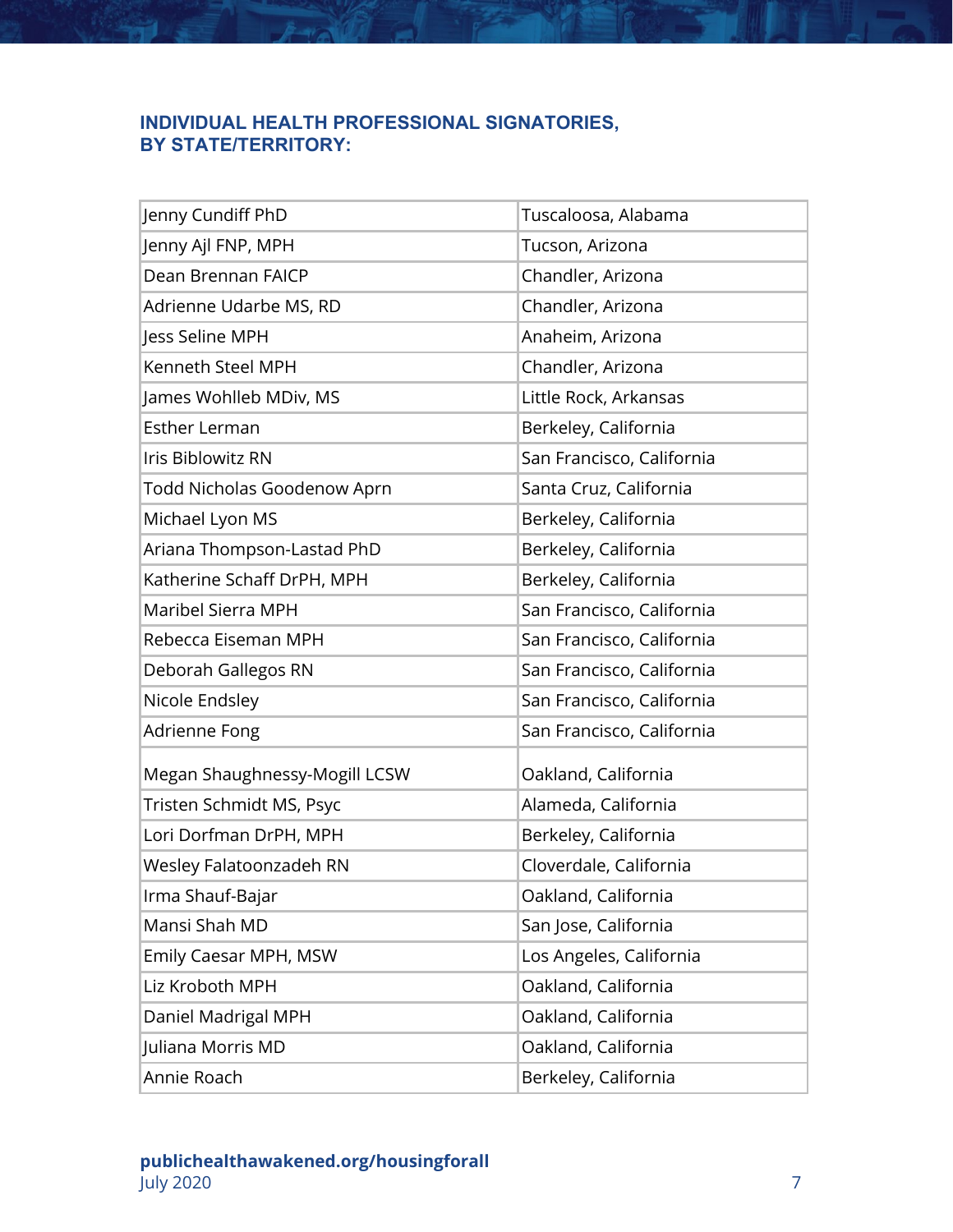| Karen Lopez RN                      | San Francisco, California |
|-------------------------------------|---------------------------|
| Carrie Schiff RN, MS, FNP-C, BC-ADM | San Francisco, California |
| Alexis Cooke MPH, PhD               | Oakland, California       |
| Annie Le MD, MPH                    | San Diego, California     |
| Dorette English MA                  | Martinez, California      |
| Rachel Berowitz DrPH                | San Jose, California      |
| lauren Valdez MPH/MCP               | Oakland, California       |
| Susan Smith RN                      | Concord, California       |
| Lana Tilley MPH                     | Berkeley, California      |
| Adele Amodeo MPH                    | Albany, California        |
| Julie Twichell BS                   | Berkeley, California      |
| Alana Sanchez-Prak                  | Los Angeles, California   |
| AJ Pluss DPT                        | Oakland, California       |
| Barbara Berney PhD, MPH             | Los Angeles, California   |
| <b>Patrice Sutton MPH</b>           | San Francisco, California |
| Christoph Hanssmann PhD, MPH        | Oakland, California       |
| Yakima title MD, MPH                | San Francisco, California |
|                                     |                           |
| <b>Steve Wirtz PhD</b>              | Sacramento, California    |
| Kara Percival MD, MPH               | Oakland, California       |
| Fiona Ruddy MPH, MCP                | Oakland, California       |
| Joel Ervice                         | Oakland, California       |
| Kristina Gelardi PhD                | Sacramento, California    |
| Julia Barba MPH                     | San Jose, California      |
| Kaitlyn Young RN                    | Berkeley, California      |
| Angelica Cardenas MPH               | Oakland, California       |
| anjana Sharma MD, MAS               | San Francisco, California |
| Christopher Wohlers CMD             | Santa Clara, California   |
| rosemary ehat LMFT                  | Berkeley, California      |
| Dan Meltzer MPH                     | San Francisco, California |
| James Nolan MPH                     | Oakland, California       |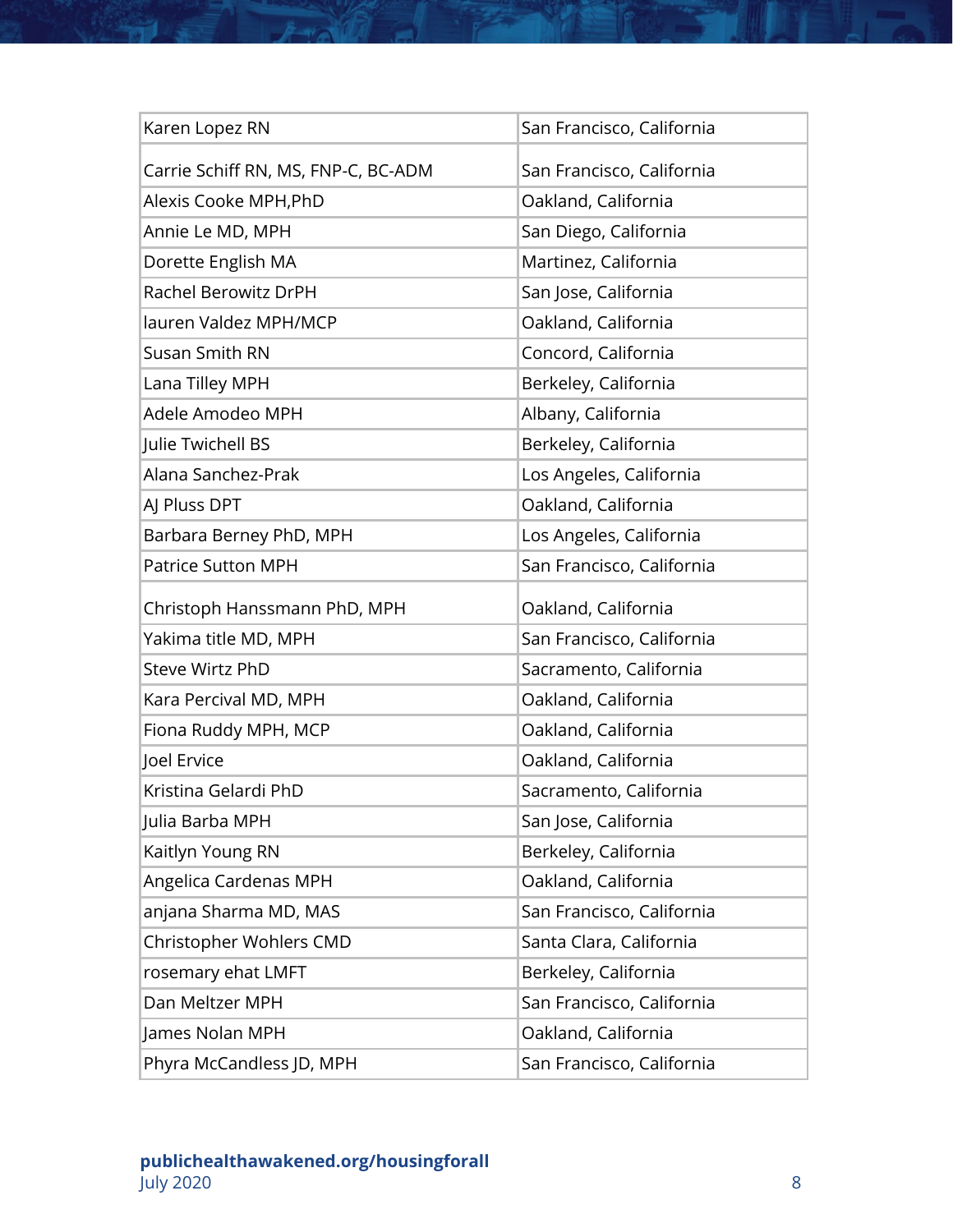| Sheila Proctor MPH, MS, PHN, RN | Fairfax, California       |
|---------------------------------|---------------------------|
| Rupa Marya MD                   | Oakland, California       |
| James Nolan MPH                 | Oakland, California       |
| Brandon Kitagawa MS             | San Leandro, California   |
| <b>Brenly Rowland MS</b>        | Oakland, California       |
| Carolyn Allard PhD, ABPP        | San Diego, California     |
| Georgia Valentine               | Oakland, California       |
| Paige Kruza MPH                 | Oakland, California       |
| Ana Noles                       | San Francisco, California |
| Martha Ockenfels-Martinez MPH   | Oakland, California       |
| <b>Garrett Barr MPH</b>         | Los Angeles, California   |
| Megan Woo                       | Los Angeles, California   |
| Shannon Satterwhite Ph.D.       | San Francisco, California |
| Liz Maker DrPH                  | Oakland, California       |
| Hannah Mack MPH                 | Oakland, California       |
| F Thomson RN                    | Oakland, California       |
| Annalisa Ruchlis CMT            | Oakland, California       |
| Cynthia Howell MPH              | Long Beach, California    |
| Xavier Morales Ph.D., MRP       | Oakland, California       |
| Anna Kaminski MPH               | Emeryville, California    |
| Ariel Hamburger                 | San Diego, California     |
| Miranda Worthen PhD             | Bay Area, California      |
| Kate Ferguson Mph               | San Carlos, California    |
| Natasha Vanderhoof              | Los Angeles, California   |
| Lauren Schenker MPH, CHES       | Sherman Oaks, California  |
| Meher Singh MPH                 | Los Angeles, California   |
| Ariana Katz MPH                 | Los Angeles, California   |
| Andrea Jacobo MPH               | Memphis, California       |
| Tammy Kremer MA                 | San Francisco, California |
| Ruth Fallenbaum Ph.D.           | Oakland, California       |
| JoAnna Sablan                   | Redwood City, California  |
| Nancy Neudorf RN, FNP           | Irvine, California        |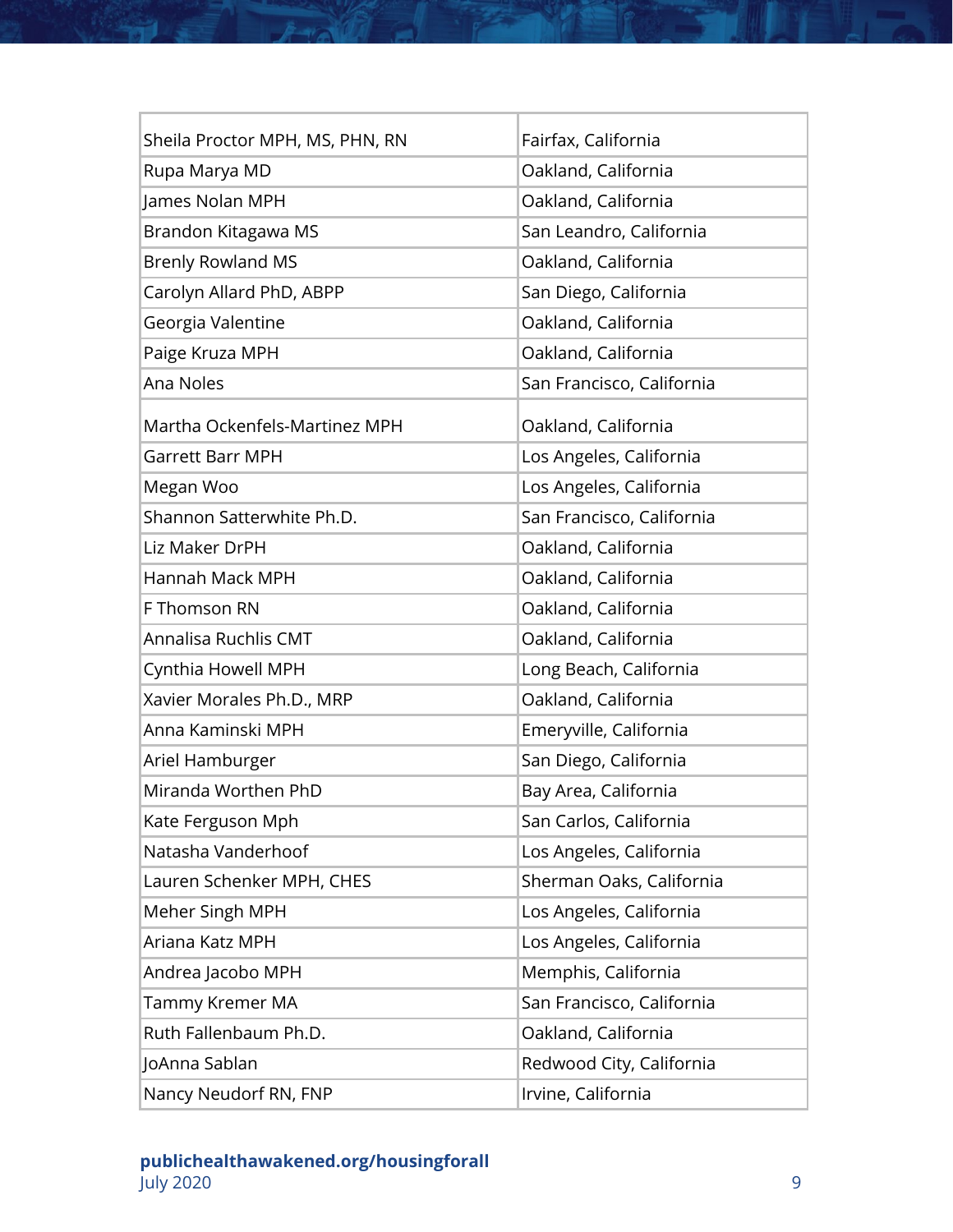| Roni Diamant-Wilson PhD    | San Francisco, California |
|----------------------------|---------------------------|
| Marice Ashe JD, MPH        | Berkeley, California      |
| Daniela Kantorova PsyD     | Oakland, California       |
| Simon Ma MPH               | San Francisco, California |
| Jonathan Heller PhD        | Berkeley, California      |
| Erika Brow PhD, MPH        | Oakland, California       |
| Lauren Hill MPH            | Los Angeles, California   |
| Lily Barnard MD            | San Francisco, California |
| Alina Kung MD, MS          | Los Angeles, California   |
| <b>Grace Song MPH</b>      | Los Angeles, California   |
| Jenny Brooks MSPH          | San Francisco, California |
| Kate Vander Tuig MPH       | Oakland, California       |
| <b>Claire McDonell MS</b>  | San Francisco, California |
| Ashley Mason PhD           | San Francisco, California |
| Jessica Wolin MPH, MCRP    | Berkeley, California      |
| Melissa Brown MPH          | Oakland, California       |
| Jade Rivera MPH            | San Francisco, California |
| Sarah Katz MPH             | Healdsburg, California    |
| Ana Tellez MA              | Oakland, California       |
| Elizabeth Bouffard L.Ac.   | Berkeley, California      |
| Kate Cheyne MPH            | Richmond, California      |
| <b>Yuri Cartier MPH</b>    | Bay Area, California      |
| Stephanie Caldwell MPH     | Los Angeles, California   |
| Nam Nguyen MPH             | Benicia, California       |
| Anna Ferrarie MPH          | Los Angeles, California   |
| Erin Wingo MSPH            | Oakland, California       |
| Sari Bilick                | Oakland, California       |
| Raul Gutierrez MD          | San Francisco, California |
| Angela Sutkaitis MBA       | San Francisco, California |
| Meg Buckwalter MS, RN, PHN | San Francisco, California |
| Baris Ungun MD             | San Francisco, California |
| Sara Satinsky MPH, MCRP    | Oakland, California       |
| Rachel Newsome CMT         | Oakland, California       |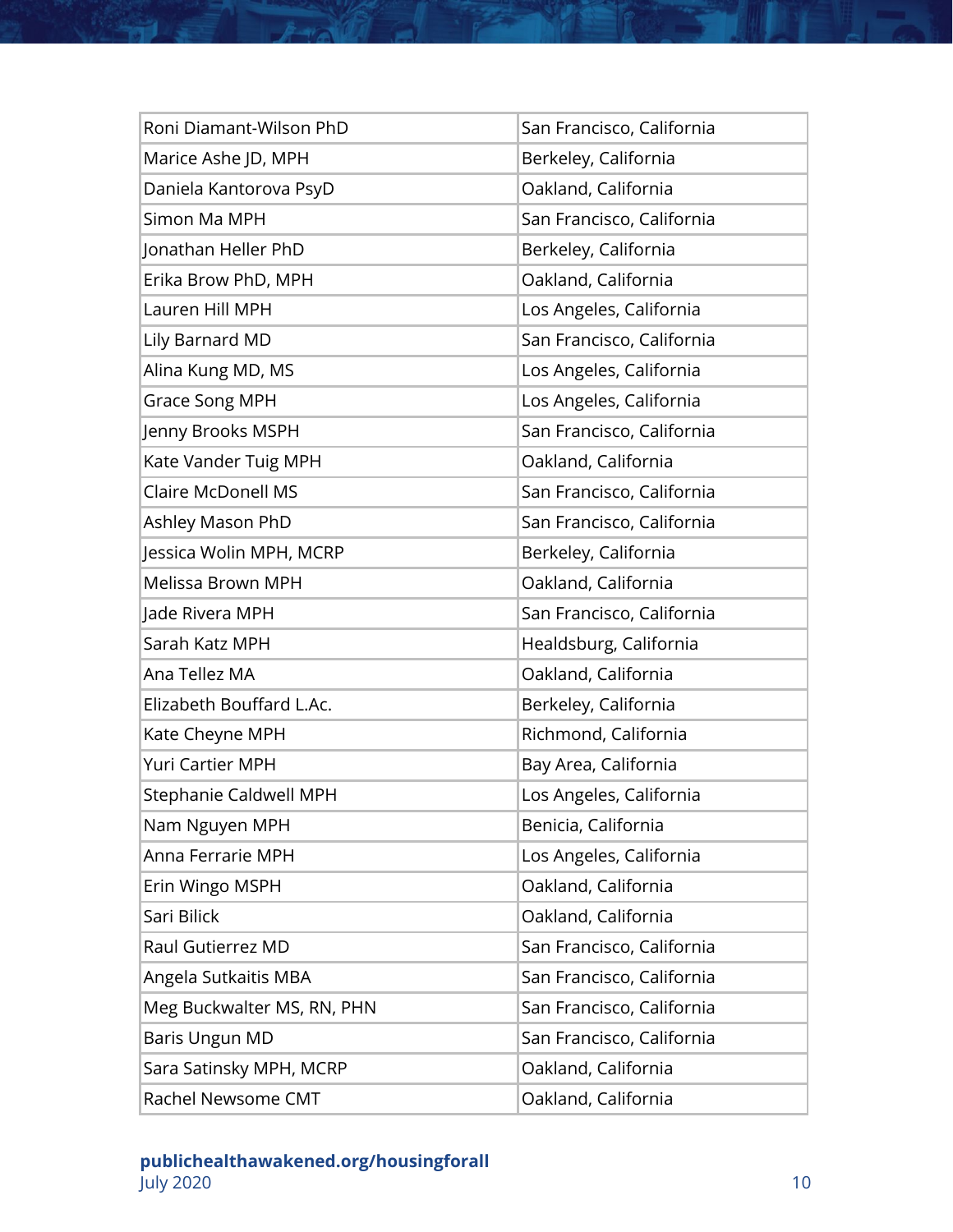| Lauren Brunet                 | Los Angeles, California     |
|-------------------------------|-----------------------------|
| Jacque Perkins MPH            | Daly City, California       |
| Larry Bilick LCSW             | Berkeley, California        |
| Kevin Barajas MPH             | Garden Grove, California    |
| Nathan Kim MD                 | San Francisco, California   |
| Pamela Gudino RN, FNP, MPH    | San Jose, California        |
| Katherine Schaff DrPH, MPH    | San Francisco, California   |
| Katie Wilson                  | Oakland, California         |
| Emilyn Cahn MPH               | San Marino, California      |
| Tina Broder MSW, MPH          | Oakland, California         |
| siren Malekafzali MPH         | Daly City, California       |
| Jessie Wesley MPH             | Oakland, California         |
| Jon Grutman                   | Los Angeles, California     |
| Michele Buran MA              | Chico, California           |
| <b>Marcel Harris</b>          | West Sacramento, California |
| Cullen Fowler-Riggs MPH, CPH  | Sacramento, California      |
| <b>Buffey Bourassa</b>        | Willits, California         |
| Benjamin Emmert-Aronson PhD   | San Francisco, California   |
| Monique Hosein MPH            | Albany, California          |
| Martha Ockenfels-Martinez MPH | Oakland, California         |
| Julie Tolentino MPH           | Los Angeles, California     |
| Rachel Berkowitz DrPH, MPH    | San Jose, California        |
| Gale Gordon MD                | Los Angeles, California     |
| MK Orsulak MD, MPH            | Sacramento, California      |
| Hannah Forsberg MPH           | Berkeley, California        |
| Raina Yusufova                | Palo Alto, California       |
| Sophia Simon-Ortiz MPH        | Los Angeles, California     |
| Michael Fitzpatrick PsyD      | Oakland, California         |
| Laravic Flores MD             | Emeryville, California      |
| Sarah Ferrell MPH, MSW        | Berkeley, California        |
| Lina Khoeur BA, MS            | San Francisco, California   |
| Marie Coignet PhD             | Oakland, California         |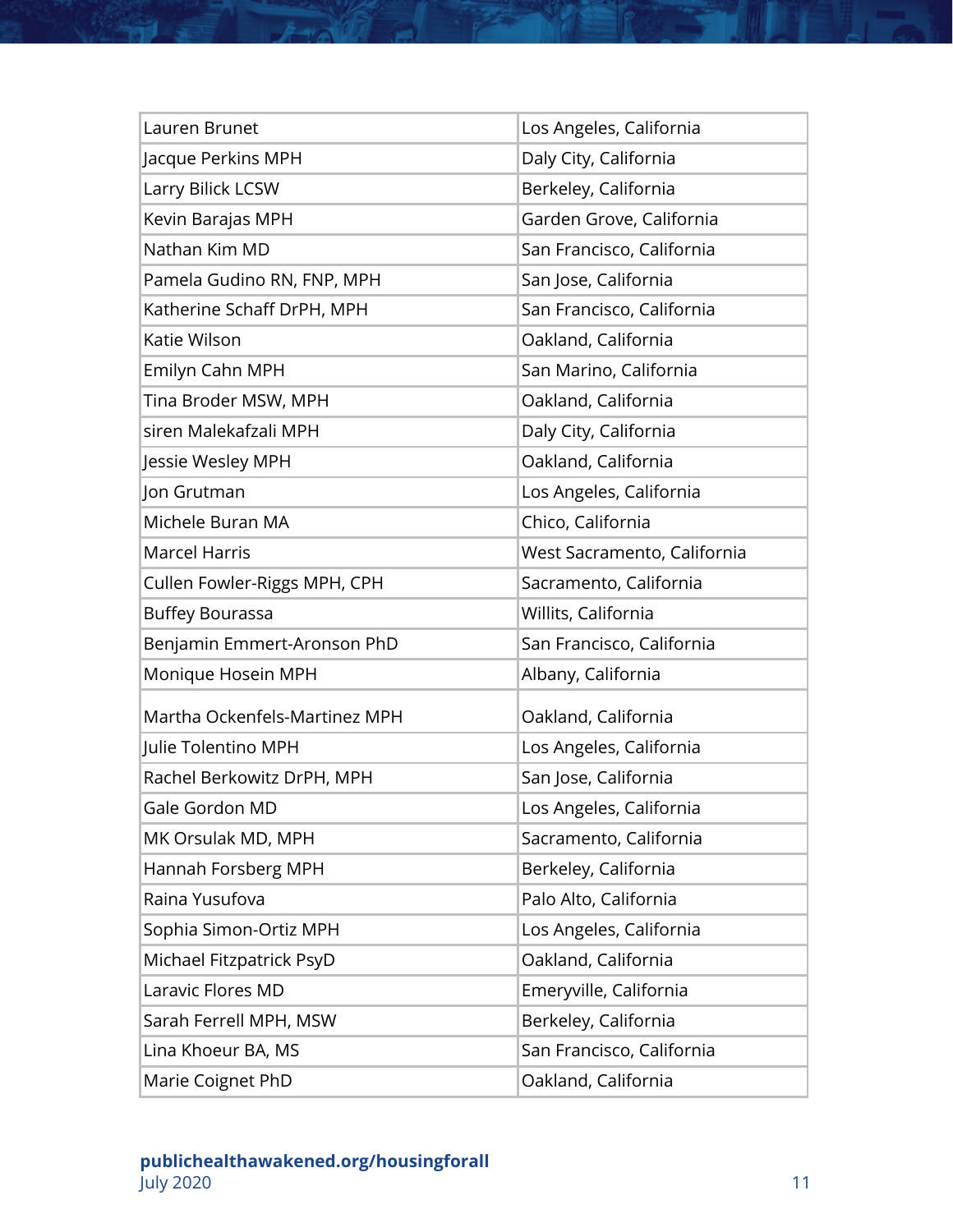| <b>Amber Piatt MPH</b>            | Oakland, California             |
|-----------------------------------|---------------------------------|
| Katherine Chen MD                 | Los Angeles, California         |
| <b>Trinity Smyth MPH</b>          | Sacramento, California          |
| Diane Aranda MPA                  | San Leandro, California         |
| <b>Shivaun Nestor MPH</b>         | Alameda, California             |
| Holly Scheider                    | Berkeley, California            |
| Maddy Kane BA                     | Oakland, California             |
| Christine Mitchell ScD, MDiv      | Oakland, California             |
| Sadena Thevarajah JD              | Burbank, California             |
| Tea Slater                        | Oakland, California             |
| Karen Ben-Moshe MPH, MPP          | Oakland, California             |
| Abou Ibrahim-Biangoro MPH         | Los Angeles, California         |
| Nupoor Kulkarni MPH               | Sunnyvale, California           |
| Lauren Jennings                   | Albany, California              |
| Mikayla Fender-Badgley            | San Francisco, California       |
| Isaac Ontiveros CNA/NNU staff     | Oakland, California             |
| Melissa Rowlett                   | Oakland, California             |
| Theresa Do BA                     | San Jose, California            |
| <b>Cristal Little</b>             | Vallejo, California             |
| <b>Scarlett Russell NS</b>        | San Leandro, California         |
| Reba Hsu MSWi                     | Oakland, California             |
| <b>Emerald Mann MPH</b>           | San Francisco, California       |
| <b>WENDY MARTINEZ CADTP</b>       | Riverside, California           |
| Tania Perez MPH                   | East Palo Alto, California      |
| Katrina Deloso MPH/MURP candidate | Oakland, California             |
| Kristan Olazo MPH                 | South San Francisco, California |
| Rachel Clodfelter MPH             | Novato, California              |
| Jeremy Cantor MPH                 | Berkeley, California            |
| Stephanie Caldwell MPH            | Los Angeles, California         |
| Dani Behonick Ph.D, MPH           | Oakland, California             |
| Helen Pu MD                       | Mountain View, California       |
| Janine Bruce MPH, DrPH            | San Jose, California            |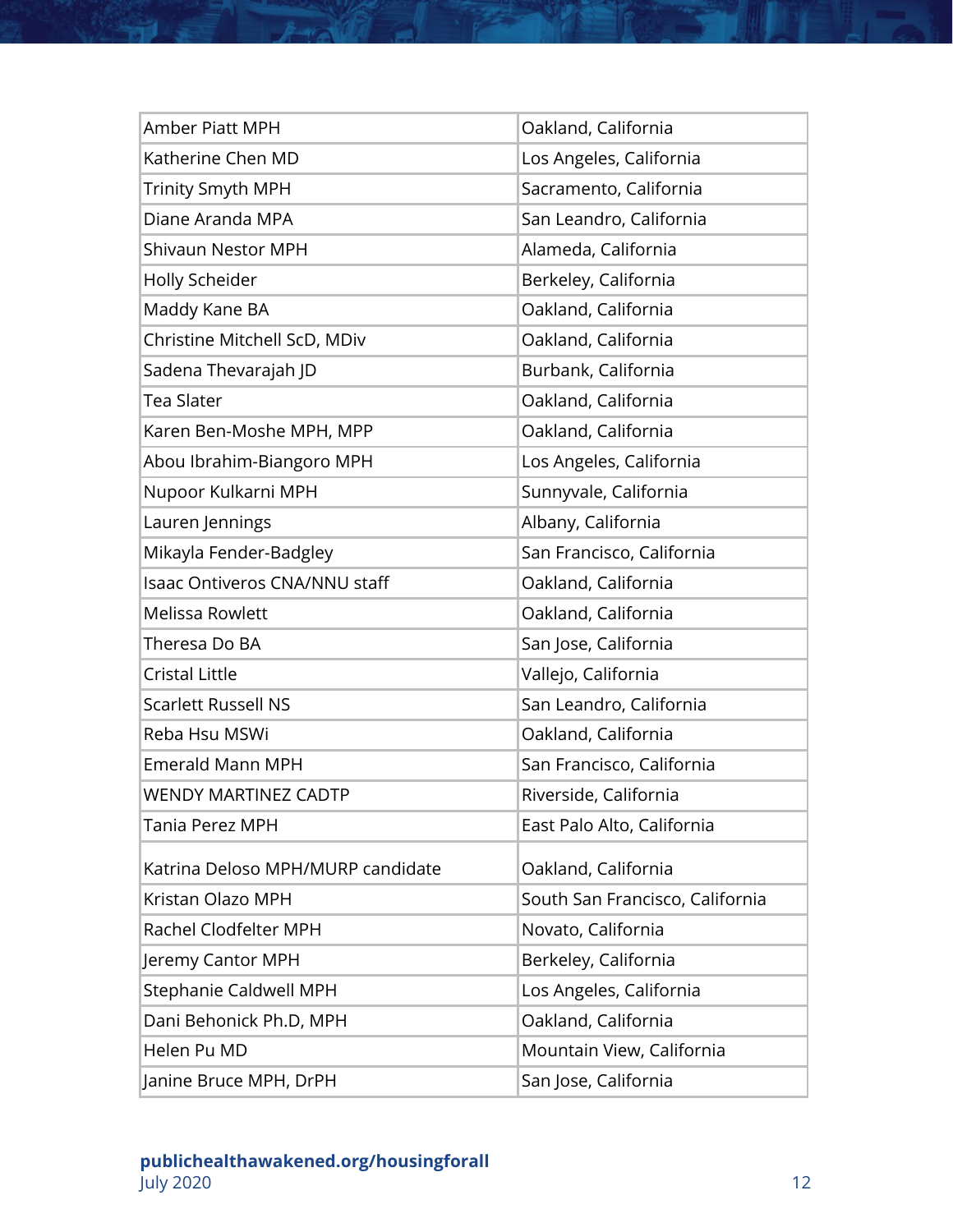| Sarah de Guia JD                             | Oakland, California       |
|----------------------------------------------|---------------------------|
| Toshali Katyal BA                            | Modesto, California       |
| Nicole Rosendale MD                          | San Francisco, California |
| Maisa Morrar PA-C                            | San Leandro, California   |
| Juana Teresa Tello MPH                       | San Francisco, California |
| Andrea Gonzalez MPH                          | San Francisco, California |
| <b>Galen Maloney MPH</b>                     | San Francisco, California |
| Ana Delgado CNM                              | San Francisco, California |
| Qiao Kuang MPH                               | San Francisco, California |
| Donna Foncaster                              | Santa Rosa, California    |
| Emilie Doan Van MPH                          | Irvine, California        |
| Rosabella Theis                              | Los Angeles, California   |
| Finn Black MA                                | San Francisco, California |
| Jackie Clark Bsn                             | Oakland, California       |
| Crister Brady MD MPH                         | San Francisco, California |
| Molly Kenward NP                             | Mill Valley, California   |
| Heidi Kleiner MPH                            | Berkeley, California      |
| Courtney Hartman PsyD                        | Emeryville, California    |
| Stephanie Ornelas                            | El Sobrante, California   |
| <b>Bradley Cameron MEd</b>                   | Oakland, California       |
| Jocelyn De Sena Certified Lactation Educator | Berkeley, California      |
| Jamie Sarfeh                                 | Oakland, California       |
| Krystina Begonia MD                          | San Francisco, California |
| Joey Shemuel Medical Student                 | San Francisco, California |
| Jacinda Croissant RN/PHN                     | Mammoth Lakes, California |
| Alison Salomon MPH, MCRP                     | Oakland, California       |
| Solange Gould DrPH, MPH                      | Berkeley, California      |
| Jasmine Uysal MPH                            | San Clemente, California  |
| Glenda Russell Ph.D.                         | Louisville, Colorado      |
| Marisa Westbrook MPH                         | Denver, Colorado          |
| Adriana Botic MPH                            | Denver, Colorado          |
| Megan Gaydos MPH                             | Denver, Colorado          |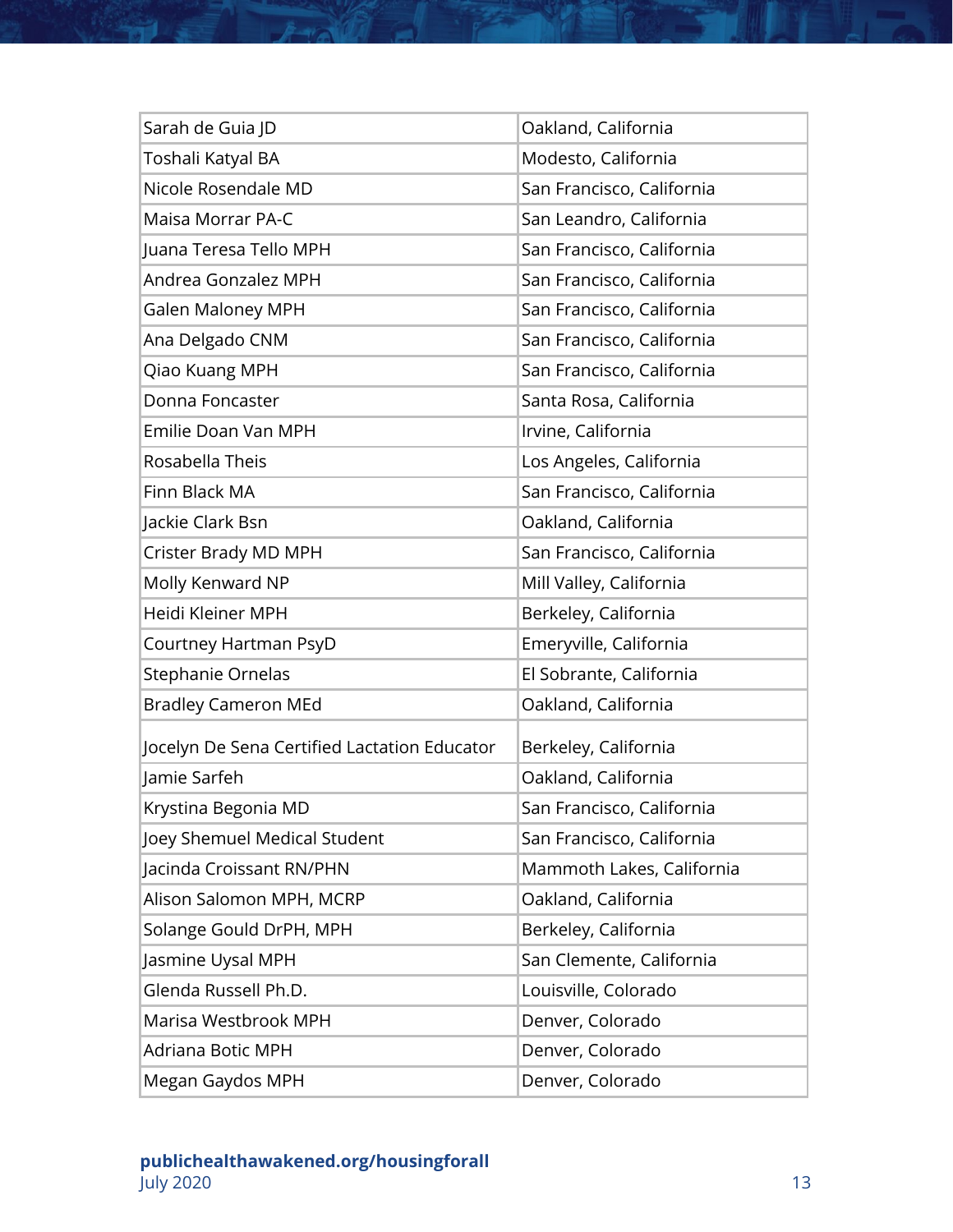| Kelly Dougherty MPH                | Denver, Colorado                 |
|------------------------------------|----------------------------------|
| Lily Sussman MSPH                  | Denver, Colorado                 |
| Ashley Sward PsyD                  | Denver, Colorado                 |
| <b>Ashley Gallegos</b>             | Denver, Colorado                 |
| Theresa Anselmo MPH, BSDH          | Denver, Colorado                 |
| Nancy Wittmer BS                   | Denver, Colorado                 |
| Megan Gaydos MPH                   | Denver, Colorado                 |
| Elizabeth Mongillo-Herman Ph.D.    | West Hartford, Connecticut       |
| Gail Canzano PhD                   | West Hartford, Connecticut       |
| Sarah Raskin                       | West Hartford, Connecticut       |
| Rosa Bowden-MacCalla               | Danbury, Connecticut             |
| Jamille Rancourt PA                | New Haven, Connecticut           |
| <b>Gregg Gonsalves PhD</b>         | New Haven, Connecticut           |
| Poonam Daryani MPH                 | New Haven, Connecticut           |
| Alice Shen MD                      | Trumbull, Connecticut            |
| Nichole Roxas MD, MPH              | New Haven, Connecticut           |
| Manuel Paris Psy.D.                | Shelton, Connecticut             |
| Helena Hengelbrok                  | Cordoba                          |
| Katie Capano CNM, FNP              | Wilmington, Delaware             |
| Rosymar Magana MPH                 | Newark, Delaware                 |
| Brian Rahmer PhD, MS               | Delaware, Delaware               |
| Rita Landgraf                      | Wilmington, Delaware             |
| Anna Cupito MPH                    | Washington, District of Columbia |
| Lee Taylor-Penn MPA, MPH           | Washington, District of Columbia |
| Lizzie Corcoran MPH, CPH           | D.C., District of Columbia       |
| Elizabeth Arend MPH                | Washington, District of Columbia |
| Kimberly Rodgers MA                | Washington, District of Columbia |
| <b>Grace Guerrero Ramirez MSPH</b> | Washington, District of Columbia |
| Doctors for America                | Washington, District of Columbia |
| David Poms MPH                     | Washington, District of Columbia |
| Marisa Bellantonio MPH             | Washington, District of Columbia |
| Ryan Canavan MPH and MCP Candidate | Washington, District of Columbia |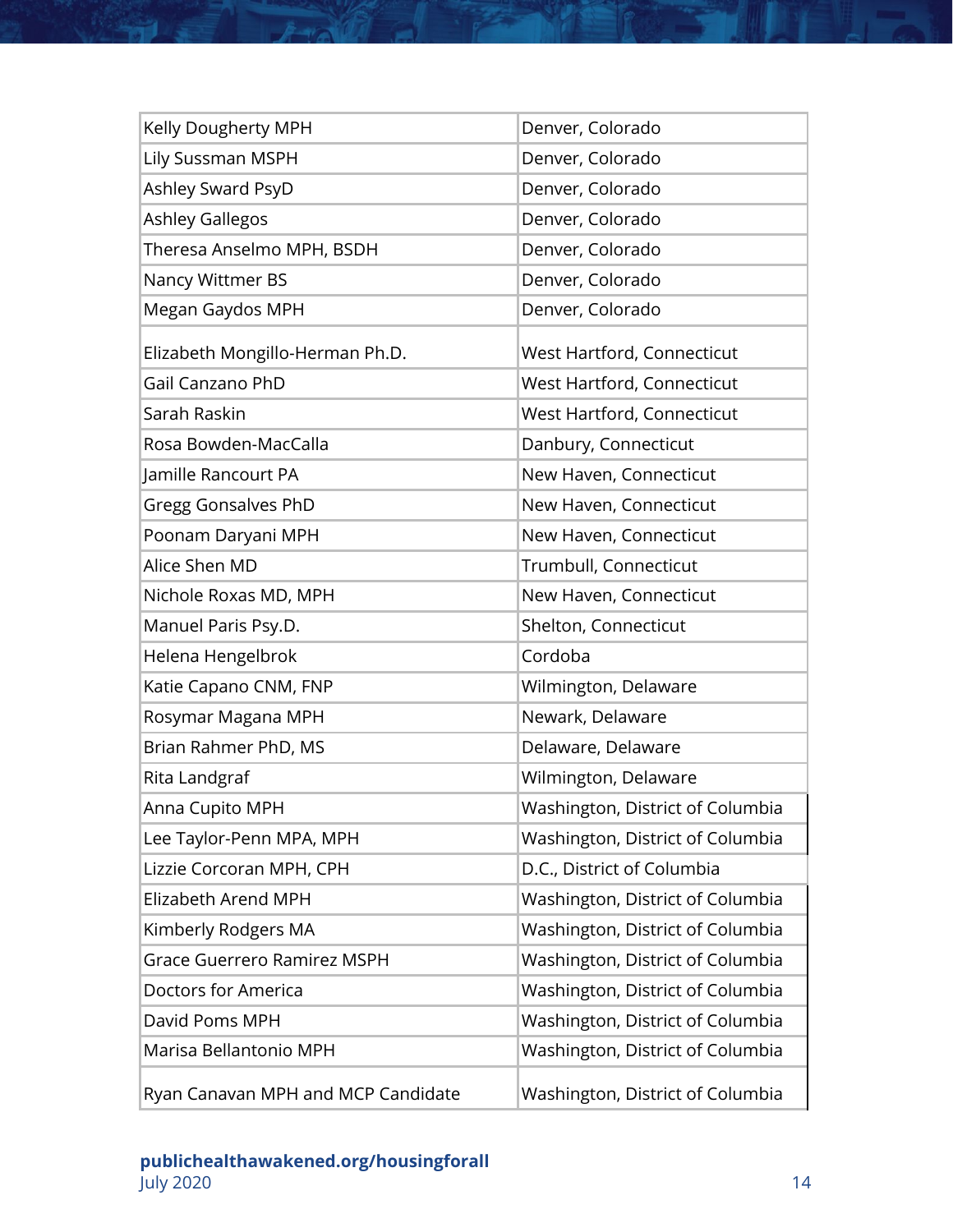| Samantha Cinnick MPH             | Washington, District of Columbia |
|----------------------------------|----------------------------------|
| Darcy Cherlin MPH                | Washington, District of Columbia |
| Kyle Jacobsen MPH                | Washington, District of Columbia |
| Jake Cofey mph, ma               | Little Rock, Florida             |
| Angela Corona MPH, CPH           | Winter Park, Florida             |
| Kathleen Fagan MD                | Jensen Beach, Florida            |
| Zinzi Bailey ScD, MSPH           | Miami, Florida                   |
| Jennie Smith-Camejo              | Miami, Florida                   |
| Deanna Wathington MD, MPH, FAAFP | Daytona Beach, Florida           |
| Dr. Swannie Jett DrPH            | Longwood, Florida                |
| Clare Idehen MD candidate        | Atlanta, Georgia                 |
| Akadia Kacha-Ochana MPH          | Atlanta, Georgia                 |
| Eboni Carter Postpartum Doula    | Atlanta, Georgia                 |
| Elizabeth Cardenas M.Ed.         | Atlanta, Georgia                 |
| Melanie Wilcox Ph.D.             | Augusta, Georgia                 |
| Erin Kruger MPH                  | Atlanta, Georgia                 |
| Andrea Dietze                    | Atlanta, Georgia                 |
| Joslyn Bicy MPH                  | Atlanta, Georgia                 |
| Anaise Quirindongo MPH           | Loganville, Georgia              |
| Cynthia Campbell PhD             | Boise, Idaho                     |
| Susan Avila MPH                  | Chicago, Illinois                |
| Rachel Rubin MD, MPH             | Chicago, Illinois                |
| Jim Bloyd MPH                    | Chicago, Illinois                |
| Ami Saraiya RN                   | Chicago, Illinois                |
| Alfreda Holloway-Beth PhD        | Chicago, Illinois                |
| Julie Pryde MSW, MPH             | Champaign, Illinois              |
| <b>Scott Hunter PhD</b>          | Chicago, Illinois                |
| Adina Kleiman Ph.D.              | Evanston, Illinois               |
| Matt Moy MD, MPH                 | Chicago, Illinois                |
| Aaron Beswick MSW, MPH           | Chicago, Illinois                |
| Cheryl Conner MD, MPH            | Chicago, Illinois                |
| D Silverman                      | Palatine, Illinois               |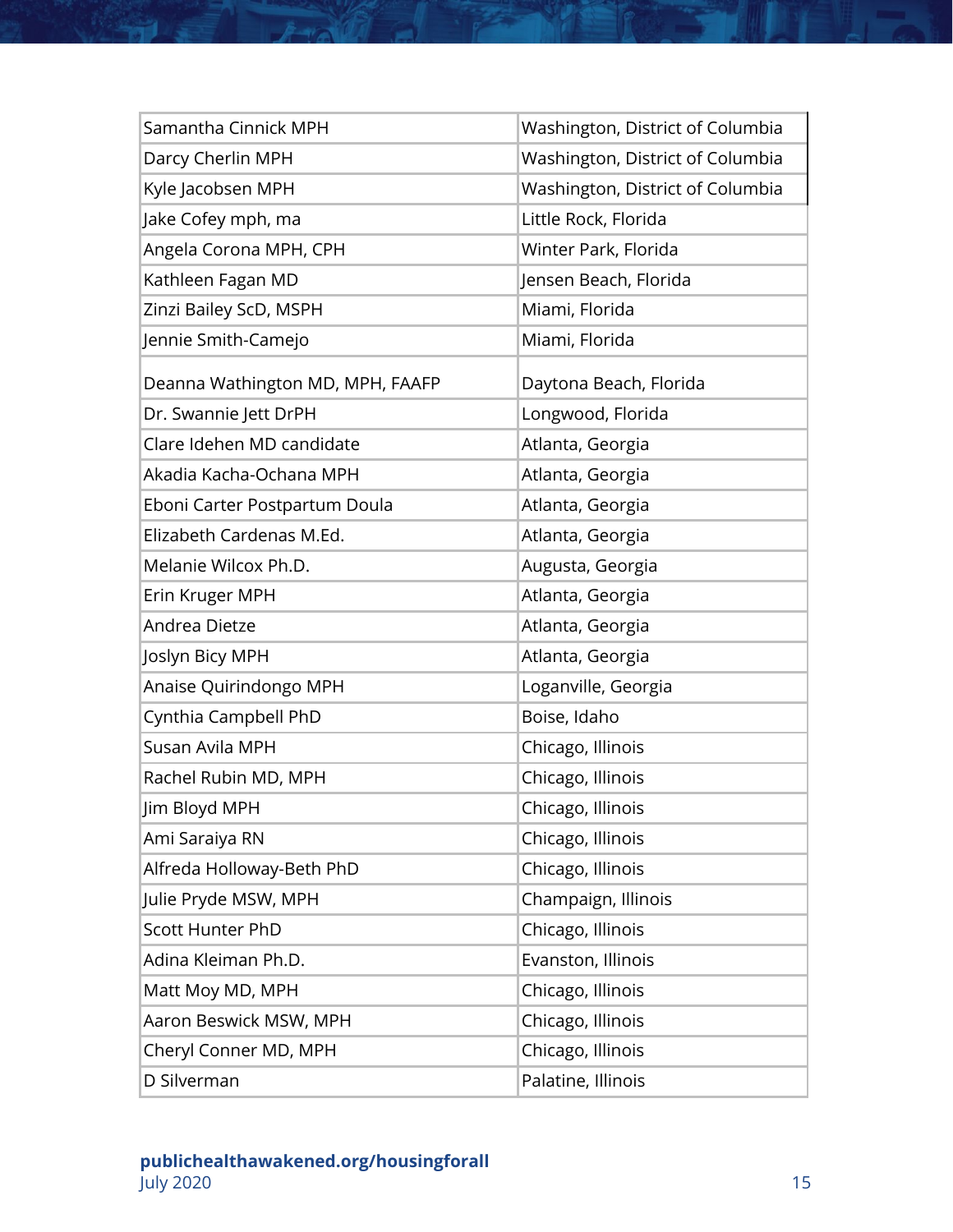| Linzy Pinkerton PhD in progress  | Woodridge, Illinois         |
|----------------------------------|-----------------------------|
| Mara Divis DO                    | Chicago, Illinois           |
| Hanna Kite MPH                   | Chicago, Illinois           |
| Gina Wammock                     | Chicago, Illinois           |
| Jessica Rechtien MPA             | Kenilworth, Illinois        |
| Tyler Munn B.S. in Public Health | Lake In The Hills, Illinois |
| Wren Yoder MS                    | Chicago, Illinois           |
| Anna Yankelev MPH, MBA           | Chicago, Illinois           |
| <b>Bonnie Ewald MA</b>           | Chicago, Illinois           |
| <b>Ysabel Beatrice Floresca</b>  | Naperville, Illinois        |
| Angela Eastlund BA, MS           | Chicago, Illinois           |
| Ashley Sipocz MPH                | Chicago, Illinois           |
| Amber Hathcock MD, MPH           | Chicago, Illinois           |
| Jamie Rehmel Phd, Mat, ma, ma    | Schererville, Indiana       |
| Ayse Ciftci PhD                  | Lafayette, Indiana          |
| Kim Irwin MPH                    | Indianapolis, Indiana       |
| Rachel Lowry MPH                 | Indianapolis, Indiana       |
| Kim Irwin MPH                    | Indianapolis, Indiana       |
| Elizabeth C. Berigan MD          | lowa City, Iowa             |
| <b>Gregory Gross MSW</b>         | Des Moines, Iowa            |
| Nicole Freund PhD                | Wichita, Kansas             |
| Lacey McNary MSW                 | Prospect, Kentucky          |
| <b>MUTABAZI Phenias MPH</b>      | Kigali, Kigali Province     |
| Joy Birungi MPH                  | Luwero                      |
| Stephen Benson PhD               | Surry, Maine                |
| Angela Giordano MPH              | South Portland, Maine       |
| Jamie Comstock                   | Bangor, Maine               |
| <b>Tiffany Ford Mph</b>          | Takoma Park, Maryland       |
| Brian Smedley Ph.D.              | Silver Spring, Maryland     |
| Jeremy Carmasin PhD              | Baltimore, Maryland         |
| Winona Matthews HIV Specialist   | Dundalk, Maryland           |
| Michael Lamb PhD                 | Chestertown, Maryland       |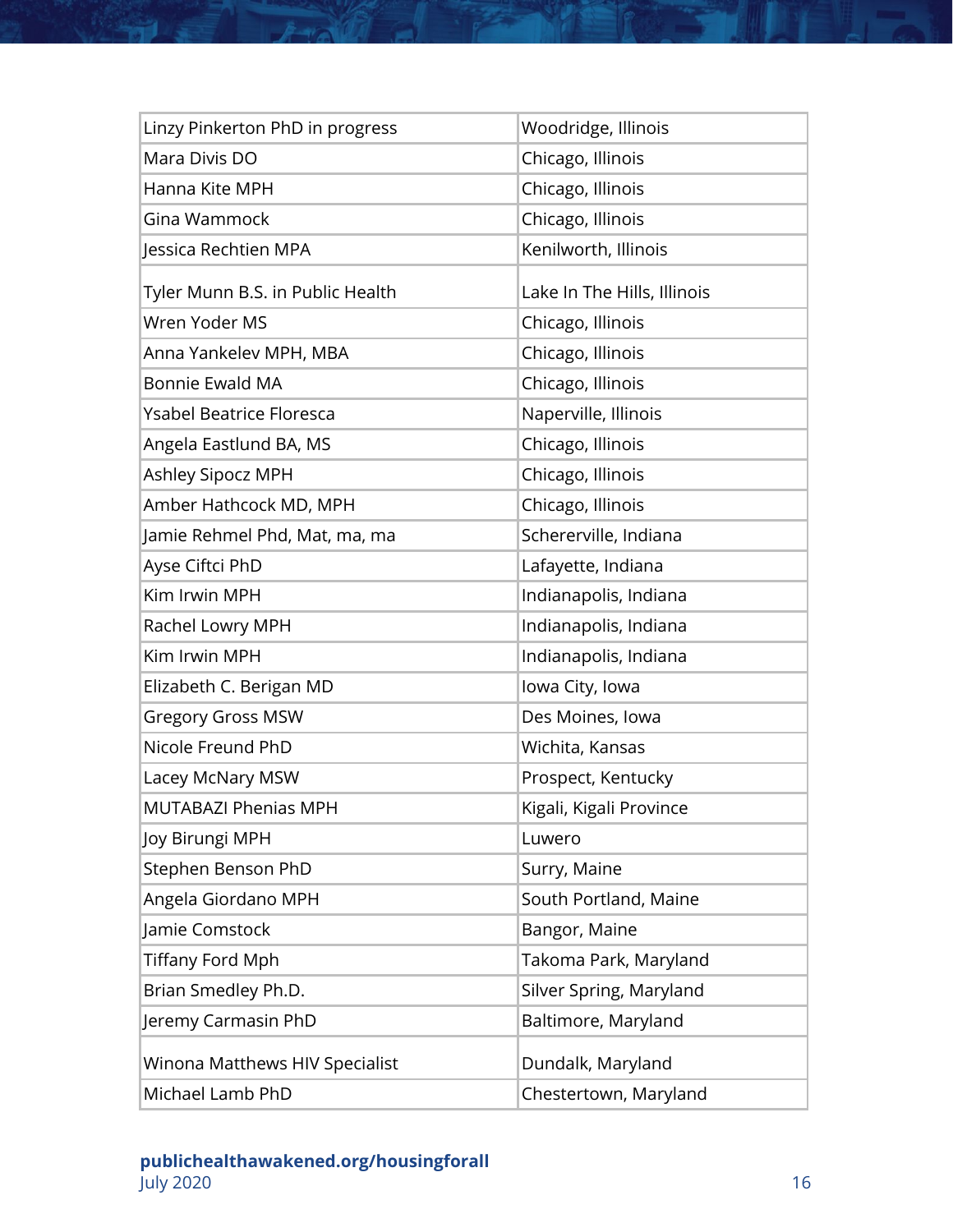| Jean-Michel Brevelle         | Edgewood, Maryland           |
|------------------------------|------------------------------|
| Linda Green MD               | Mount Rainier, Maryland      |
| Barbara DiPietro PhD         | Baltimore, Maryland          |
| Beth Worthington RN          | Mount Airy, Maryland         |
| Ayana Jones MPH              | Hyattsville, Maryland        |
| <b>Celeste Davis</b>         | DC, Maryland                 |
| Lily Stevens MPH             | Chapel Hill, Maryland        |
| Abbey Hughes                 | Baltimore, Maryland          |
| Jueichuan Kang PhD           | Bethesda, Maryland           |
| Kelly Hilovsky MPH           | Hyattsville, Maryland        |
| <b>MONICA VILLALTA MPH</b>   | Bethesda, Maryland           |
| Karyn Pomerantz MS mph       | College Park, Maryland       |
| Natalie Flath MPH            | Baltimore, Maryland          |
| Judith Park MSW/MPH          | Columbia, Maryland           |
| Benjamin Meza MD             | Baltimore, Maryland          |
| Marcia Crandall MSW, MPH     | Baltimore, Maryland          |
| Katherine Coyle              | College Park, Maryland       |
| Nancy Krieger PhD            | Boston, Massachusetts        |
| Kathleen Malley-Morrison EdD | Westwood, Massachusetts      |
| Jaime Lederer MSW, MPH       | Medford, Massachusetts       |
| Mardge Cohen MD              | Jamaica Plain, Massachusetts |
| Avik Chatterjee MD, MPH      | Cambridge, Massachusetts     |
| Valerie Spain                | Waltham, Massachusetts       |
| Bonnie Arzuaga MD            | East Sandwich, Massachusetts |
| Dina Fico MPH                | Reading, Massachusetts       |
| Lynne Layton Ph.D.           | Brookline, Massachusetts     |
| Ta-wei Lin MPH               | Jamaica Plain, Massachusetts |
| Steven Ridini EdD            | Boston, Massachusetts        |
| Angel Reyes MD Candidate     | Brookline, Massachusetts     |
| Abigail Ortiz MSW/MPH        | Brookline, Massachusetts     |
| Yuki Davis MPH               | Boston, Massachusetts        |
| Kathleen McCabe              | Newton Center, Massachusetts |
| Megan Sandel MD MPH          | Roxbury, Massachusetts       |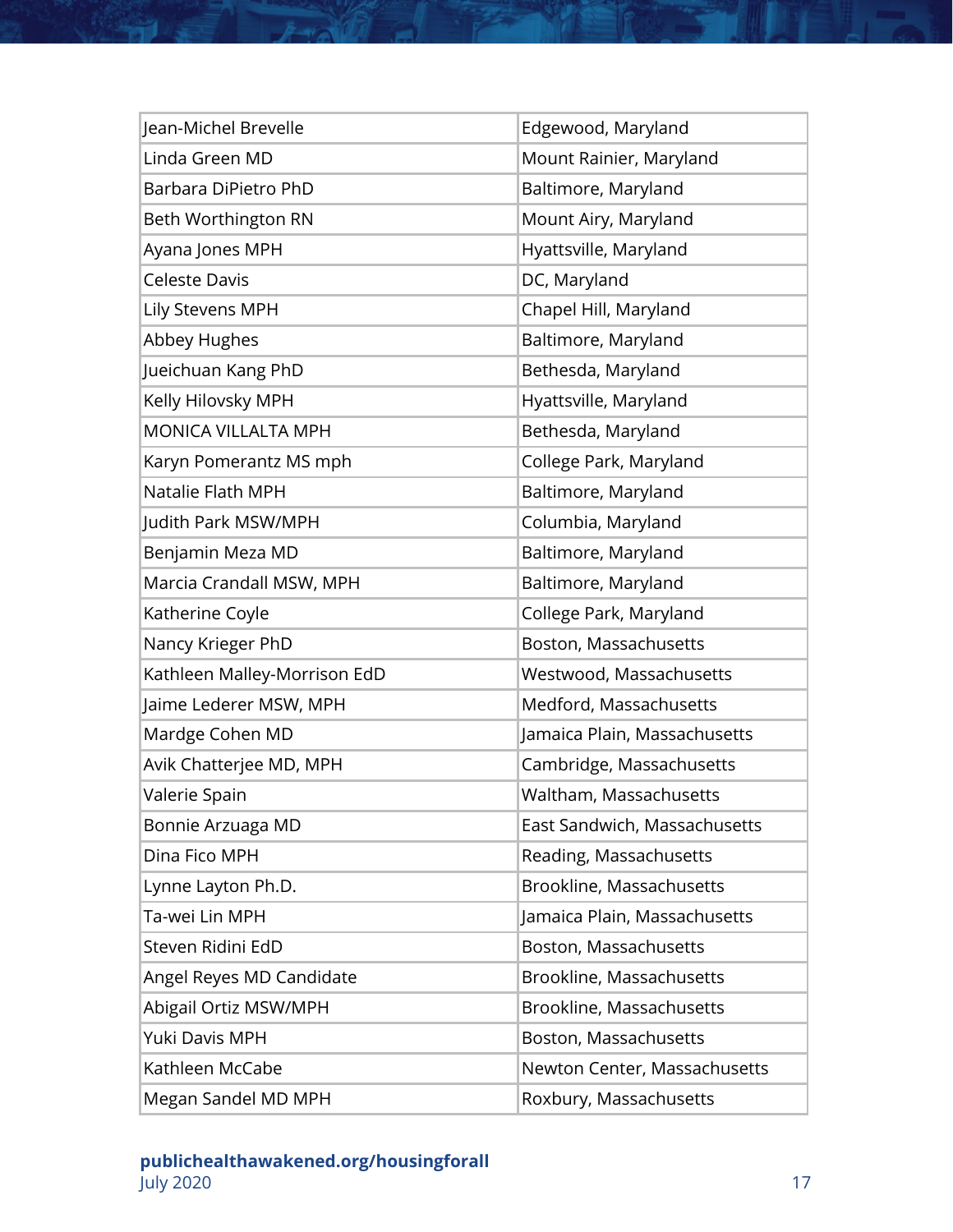| Amanda Graff MPH                       | Brighton, Massachusetts         |
|----------------------------------------|---------------------------------|
| Johanna Hammer LICSW                   | Holyoke, Massachusetts          |
| Nashira Baril MPH                      | Boston, Massachusetts           |
| Cassandra Fox                          | Medford, Massachusetts          |
| Rebekah Rollston MD, MPH               | Newton Highlands, Massachusetts |
| <b>Tori Cowger MPH</b>                 | Jamaica Plain, Massachusetts    |
| Erica Reaves DrPH, MPP                 | Jamaica Plain, Massachusetts    |
| Calpurnyia Roberts PhD                 | Arlington, Massachusetts        |
| Cate Oswald MPH                        | Jamaica Plain, Massachusetts    |
| <b>Emily Pollack</b>                   | South Hadley, Massachusetts     |
| David Harris Ph.D.                     | Medford, Massachusetts          |
| Eric Fleegler MD, MPH                  | Needham, Massachusetts          |
| Tamara Rushovich MPH                   | Jamaica Plain, Massachusetts    |
| Griffin Jones MPP                      | Arlington, Massachusetts        |
| Christin Price MD                      | Boston, Massachusetts           |
| Kim Gilhuly MPH                        | Springfield, Massachusetts      |
| Areliz Barbosa CCHW                    | Springfield, Massachusetts      |
| Adam Haber PhD                         | Cambridge, Massachusetts        |
| Antonella Marcon                       | Boston, Massachusetts           |
| Jennifer Kasper MD, MPH                | Jamaica Plain, Massachusetts    |
| Jessica Mark MPH                       | Somerville, Massachusetts       |
| Susan McGarry                          | Boston, Massachusetts           |
| Max Alderman MPH                       | Boston, Massachusetts           |
| Beryl Ann Cowan JD.PhD                 | Lincoln, Massachusetts          |
| Anna Kaplan MPH                        | Medford, Massachusetts          |
| Leah Zallman MD, MPH                   | Cambridge, Massachusetts        |
| Daiana Acevedo Community Health Worker | Mattapan, Massachusetts         |
| Maria Mojica Community Health Worker   | Jamaica Plain, Massachusetts    |
| Julie Rollins                          | Cohasset, Massachusetts         |
| Elizabeth Rivera                       | Westwood, Massachusetts         |
| Niva Cruz CHW                          | Hyde Park, Massachusetts        |
| La'Toya Bartlett                       | Hyde Park, Massachusetts        |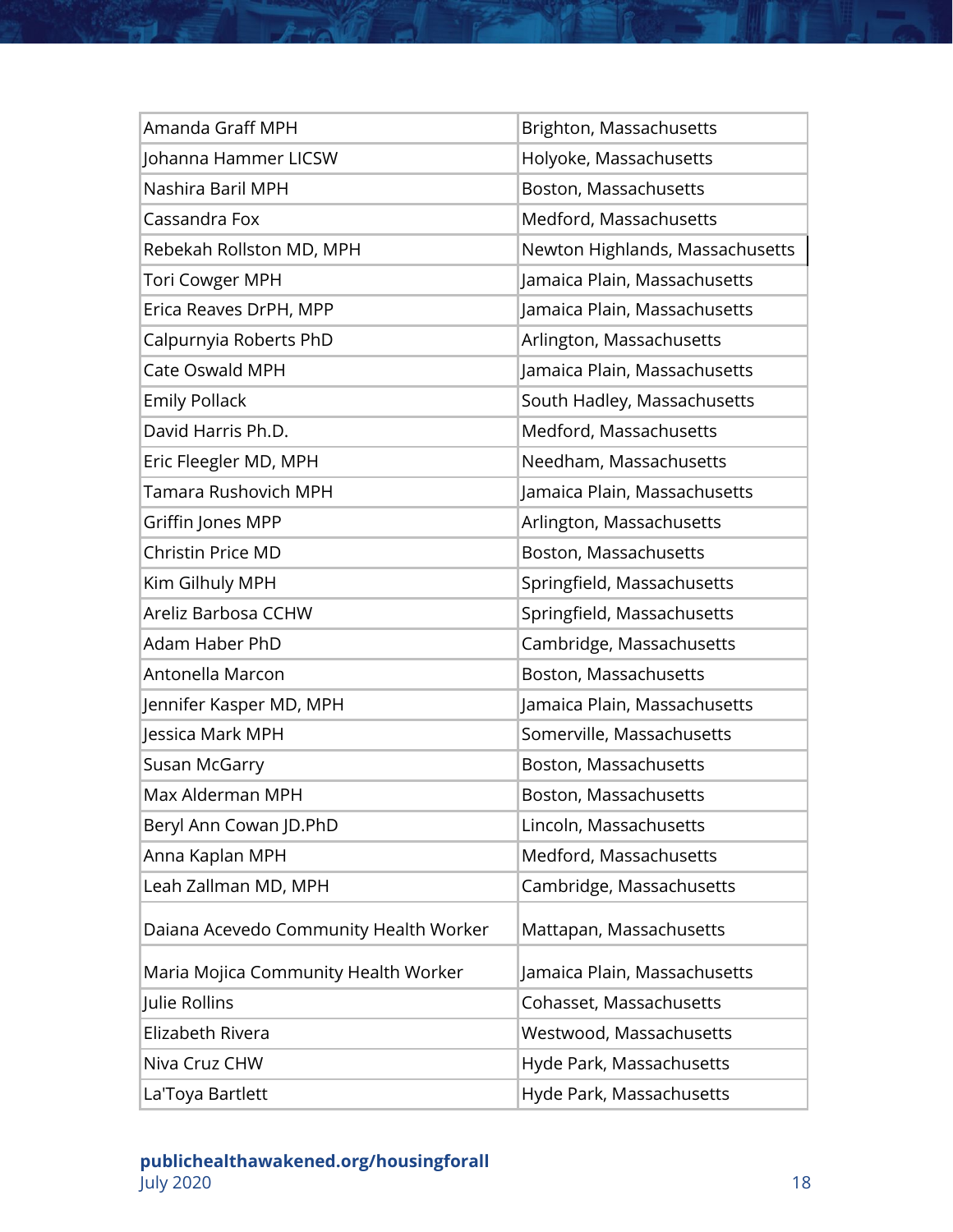| Mary T. Bassett MD, MPH    | Boston, Massachusetts  |
|----------------------------|------------------------|
| Jennifer Weuve MPH, ScD    | Boston, Massachusetts  |
| Linda Campbell MPH         | Detroit, Michigan      |
| Chris Coombe PhD, MPH      | Ann Arbor, Michigan    |
| Mirissa Bosch              | Ferndale, Michigan     |
| Caroline Wixom MPH         | Ann Arbor, Michigan    |
| Barbara Israel DrPH, MPH   | Ann Arbor, Michigan    |
| <b>Adam Paberzs MPH</b>    | Ypsilanti, Michigan    |
| Dilhara Muthukuda MPH      | Lansing, Michigan      |
| Linda Chatters             | Ann Arbor, Michigan    |
| Allison Zimpfer-Hoerr LMSW | Suttons Bay, Michigan  |
| Molly Green MPH            | Ann Arbor, Michigan    |
| Caitlin Loughery MPH       | Canton, Michigan       |
| Amy Schulz PhD             | South Lyon, Michigan   |
| Jumana Vasi                | Ann Arbor, Michigan    |
| Paul Fleming PhD, MPH      | Ann Arbor, Michigan    |
| <b>Melissa Makled MPH</b>  | Ann Arbor, Michigan    |
| Melissa Moorehead          | Okemos, Michigan       |
| Katie Collins BA           | Ann Arbor, Michigan    |
| Stephanie Johnson MPH      | Woodland, Michigan     |
| Emma Share                 | Ann Arbor, Michigan    |
| Sarah Walsh PhD, MPH, CHES | Ypsilanti, Michigan    |
| <b>Ashley Davis</b>        | Westland, Michigan     |
| Pnina Tranen MPH           | Ann Arbor, Michigan    |
| Annie Strupeck             | Saint Paul, Minnesota  |
| Patrick Tschida DrPH, MPH  | Woodbury, Minnesota    |
| Linda Kahn MPH, CPA        | Minneapolis, Minnesota |
| Roshani Saraiya RN         | Minneapolis, Minnesota |
| coral Garner MS            | Minneapolis, Minnesota |
| Susan Marshall             | Minneapolis, Minnesota |
| Connie Chao                | Minneapolis, Minnesota |
| Anam Hasan                 | Andover, Minnesota     |
| Jessica Greupner MD        | Excelsior, Minnesota   |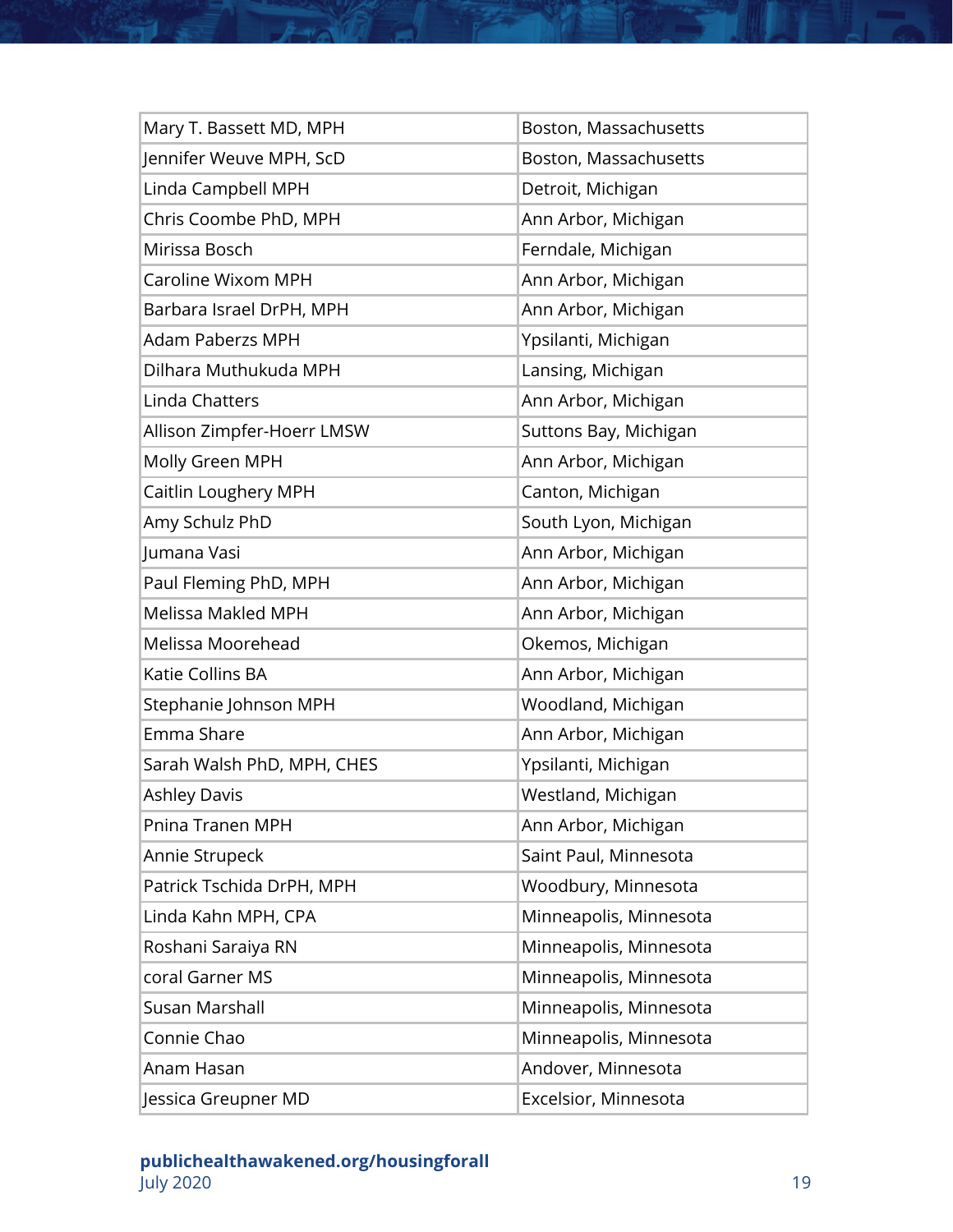| Margaret Perez MPH Candidate | Richfield, Minnesota         |
|------------------------------|------------------------------|
| Brynne Musser MPH            | Kansas City, Missouri        |
| Carol Brownson               | Saint Louis, Missouri        |
| Jen Elder MSc                | Kansas City, Missouri        |
| Ruqaiijah Yearby JD, MPH     | Saint Louis, Missouri        |
| Amanda Holmes MPH            | Saint Louis, Missouri        |
| Ayli Carrero Pinedo MA       | Elgin, Nebraska              |
| Paul Wagner                  | Minden, Nevada               |
| Emily Heckel MPH             | Lee, New Hampshire           |
| Sam Friedman PhD             | Highland Park, New Jersey    |
| Susan Herman PhD             | Little Falls, New Jersey     |
| Debra Pelto PhD              | Hoboken, New Jersey          |
| Sunya Akhter                 | Robbinsville Twp, New Jersey |
| Amanda Birnbaum PhD, MPH     | Montclair, New Jersey        |
| Milton Fuentes PsyD          | Pompton Plains, New Jersey   |
| Cynthia Golembeski MPH       | Newark, New Jersey           |
| Michelle Bove B.S. CHES      | Stanhope, New Jersey         |
| Samuel Friedman PhD          | Highland Park, New Jersey    |
| Margaret Cunningham          | Santa Fe, New Mexico         |
| Jessica Goodkind PhD         | Albuquerque, New Mexico      |
| Norty Kalishman MD           | Albuquerque, New Mexico      |
| Desiree Valdez               | Santa Fe, New Mexico         |
| Shakti Kroopkin              | Santa Fe, New Mexico         |
| Enedina Vazquez PhD          | Las Cruces, New Mexico       |
| Deborah Socolar MPH          | New York, New York           |
| Javier Lopez                 | New York, New York           |
| Mary Carney MPH              | Syracuse, New York           |
| Angela Aidala PhD            | New York, New York           |
| Penny Rubinfine DSW          | New York, New York           |
| Betty Kolod MD               | Bronx, New York              |
| Betty Levin PhD              | New York, New York           |
| Michael Zingman MD, MPH      | New York, New York           |
| Caitlin Deliso MPH           | Brooklyn, New York           |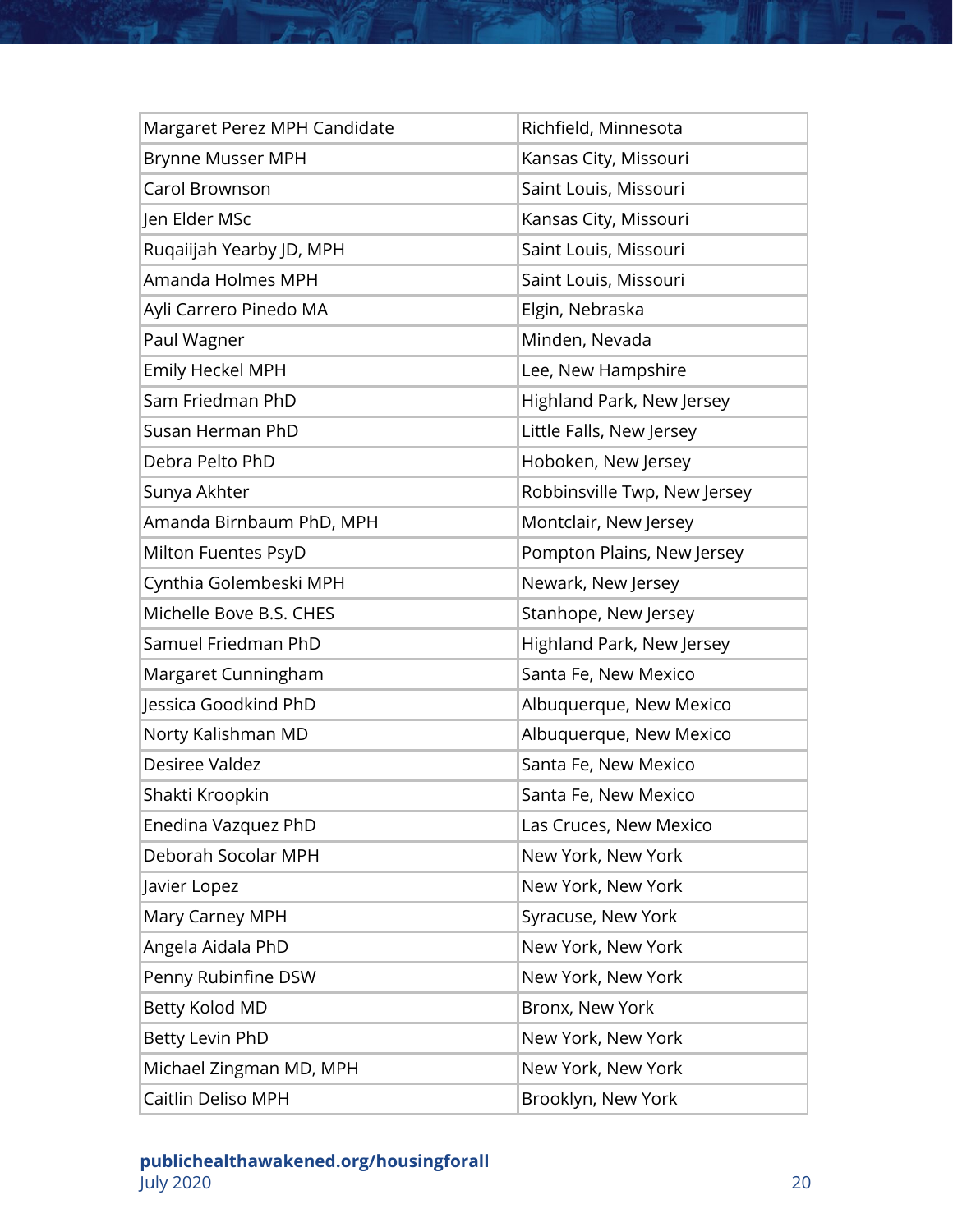| Alexandra Schloss MD        | Brooklyn, New York         |
|-----------------------------|----------------------------|
| Kayla Ringelheim MBA/MPH    | Long Island City, New York |
| Ellen Isaacs MD MD          | New York, New York         |
| Mariya Masyukova MD, MS     | New York, New York         |
| <b>Molly Blumgart</b>       | Brooklyn, New York         |
| Ana Djordjevic MSc          | New York, New York         |
| Duncan Maru MD, PHD         | Jackson Heights, New York  |
| Chanelle Diaz MD, MPH       | New York, New York         |
| Theresa Madaline MD         | Brooklyn, New York         |
| Lu Steinberg PsyD           | New York, New York         |
| Ruby Malik PhD              | New York, New York         |
| Sandhya Kumar MD MPH        | New York, New York         |
| Andrew Goldstein MD, MPH    | NYC, New York              |
| Elisa fisher MPH, MSW       | New York, New York         |
| Gabrielle Solis MPH         | Brooklyn, New York         |
| Erin Connolly RN            | Brooklyn, New York         |
| Taymy Caso MA, MPhil        | New York, New York         |
| Mark Brennan-Ing PhD        | New York, New York         |
| Claire Loughran MPH         | Hurley, New York           |
| Daniel Alohan MPH-c         | Elmont, New York           |
| Yury Parra MD               | New York, New York         |
| Duncan Maru MD, PHD         | Jackson Heights, New York  |
| Shwetha Iyer MD             | New York, New York         |
| Javier Lopez                | Brooklyn, New York         |
| Olivia Moscicki             | New York, New York         |
| Natasha Anandaraja MD, MPH  | New York, New York         |
| Nevillene White             | Colonie Town of, New York  |
| Bonnie Mohan                | Bronx, New York            |
| Murphy Barney MPH           | Brooklyn, New York         |
| Aswini Periyasamy           | New York, New York         |
| Shelby Leonard MSc          | Albany, New York           |
| Chelsea Mangold MPH         | Brooklyn, New York         |
| <b>Tarlise Townsend PhD</b> | New York, New York         |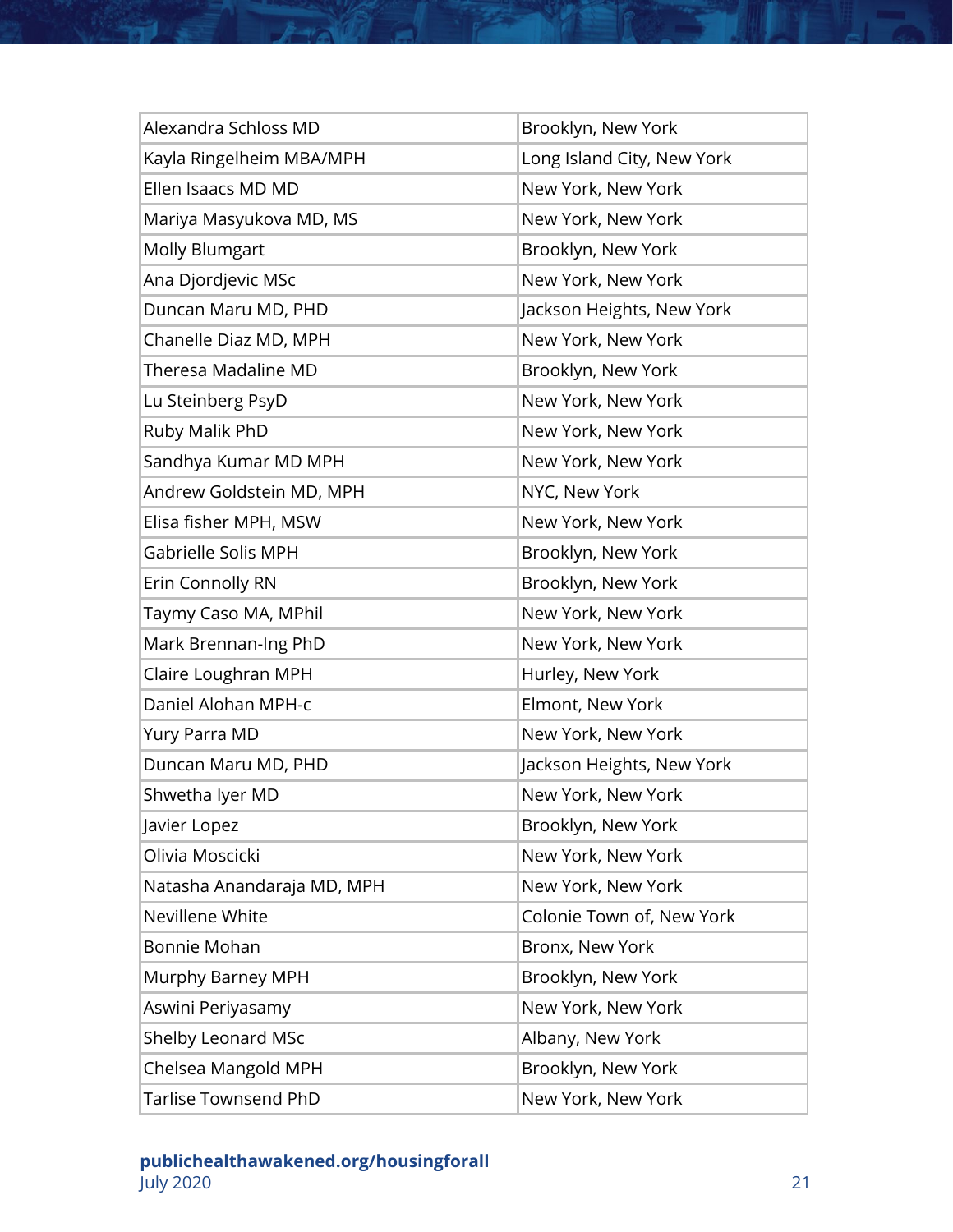| Ann Nguyen PhD MPH          | New York, New York          |
|-----------------------------|-----------------------------|
| Leah Taraskiewicz MPH       | Durham, North Carolina      |
| Catherine Kastleman MPH     | Durham, North Carolina      |
| Alice Cartwright MPH        | Durham, North Carolina      |
| Johana Bravo MPH            | Raleigh, North Carolina     |
| Jessica Friedman MD, MPH    | Chapel Hill, North Carolina |
| Kathryn Wouk PhD, IBCLC, MS | Carrboro, North Carolina    |
| Alyssa Mouton MPH/MPP       | Charlotte, North Carolina   |
| Dane Emmerling MPH          | Carrboro, North Carolina    |
| Kari Hancock                | Durham, North Carolina      |
| Monica Elizondo MA          | Charlotte, North Carolina   |
| Grace Jung BS               | Asheville, North Carolina   |
| Lauren Pelletier MBA        | Charlotte, North Carolina   |
| <b>Tamarie Macon PhD</b>    | Asheville, North Carolina   |
| Beverly Scurry MBA/MHA      | Graham, North Carolina      |
| Lorraine Davis              | Bismarck, North Dakota      |
| Nokwanda Themba PGDip       | Northern Cape               |
| Gina Bates                  | Apple Creek, Ohio           |
| Susan Clayton PhD           | Wooster, Ohio               |
| Martha Banks PhD            | Akron, Ohio                 |
| Camille Jones MD, MPH       | Cincinnati, Ohio            |
| Emma Vignola MSPH           | New York, Ohio              |
| <b>Grace Robbins MPH</b>    | Northfield, Ohio            |
| Catrina Litzenburg PhD      | Cleveland, Ohio             |
| Elicia Schultian MHA        | Cincinnati, Ohio            |
| Kashema Ginn B.S., MPH      | Mansfield, Ohio             |
| Jacquelyn Adams MPA         | Independence, Ohio          |
| Julia Rabin BA              | Cincinnati, Ohio            |
| Carlie Trott PhD            | Cincinnati, Ohio            |
| Marilia Coutinho Ph.D.      | Oklahoma City, Oklahoma     |
| Bertha Mo Ph.D., MPH        | Ontario                     |
| Kari Greene MPH             | Portland, Oregon            |
| Linda Forrest Ph.D.         | Eugene, Oregon              |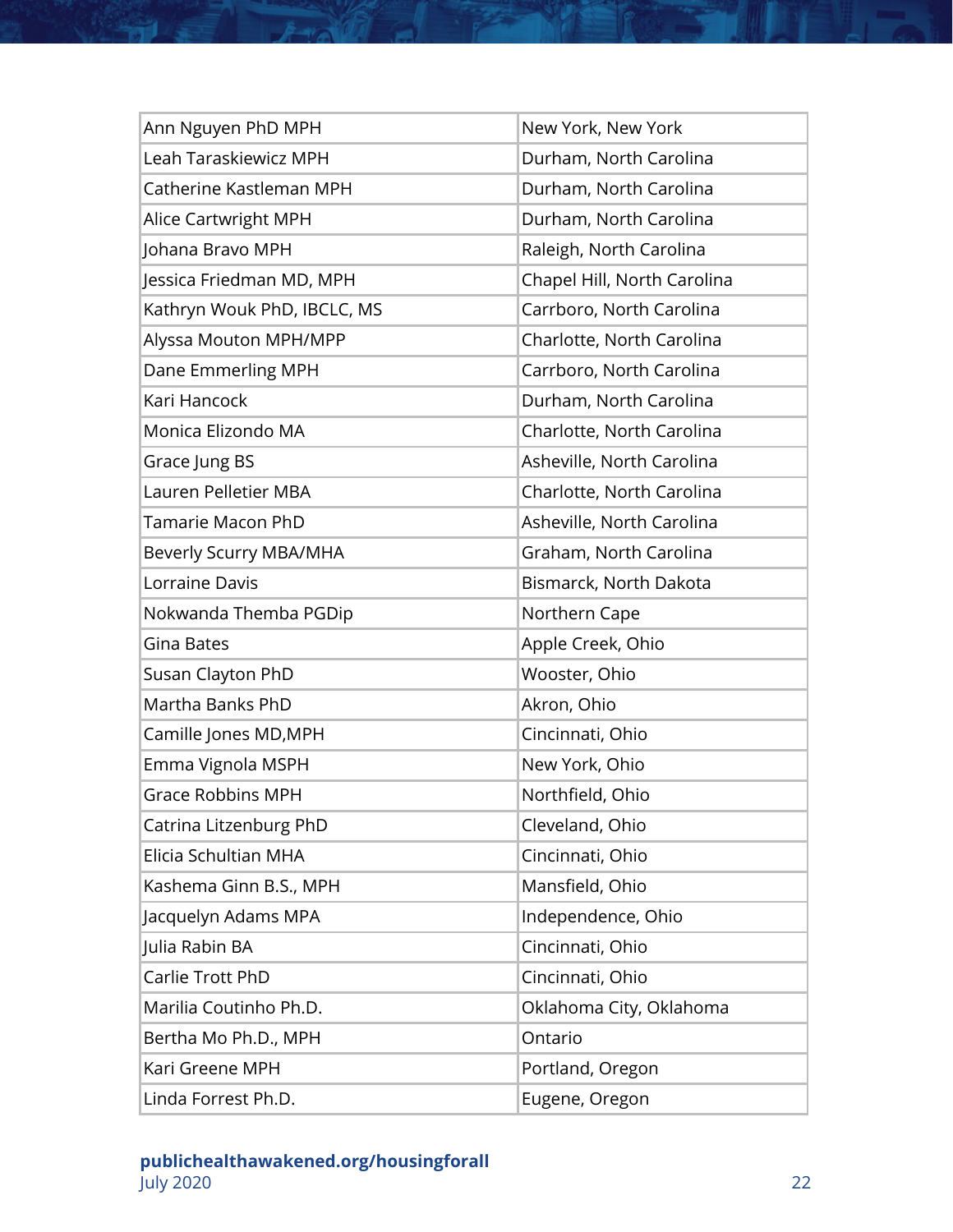| <b>Susie MacPherson MPH</b>      | Portland, Oregon            |
|----------------------------------|-----------------------------|
| Becky Wright MPH                 | Portland, Oregon            |
| Sarah Robertson PsyD             | Salem, Oregon               |
| Raquel Bournhonesque MPH         | Portland, Oregon            |
| Shaznin Daruwalla PsyD           | Corvallis, Oregon           |
| Sol Dressa MPH                   | Portland, Oregon            |
| Claire Wood                      | Portland, Oregon            |
| Patricia Contreras MPH           | Portland, Oregon            |
| Roseann Getchell PsyD            | Portland, Oregon            |
| Sally Laskey MA                  | Elizabethtown, Pennsylvania |
| Isabelle Rocca                   | Philadelphia, Pennsylvania  |
| Kesha Baptiste-Roberts PhD       | York, Pennsylvania          |
| Stacie Metz PhD, MPH, MSW, MA    | Phoenixville, Pennsylvania  |
| Casey Adams Jones                | Philadelphia, Pennsylvania  |
| Jacqueline Collins BSN           | Pittsburgh, Pennsylvania    |
| Kristen gunning                  | Kingston, Rhode Island      |
| Dianne Ritchie MD, MPH           | Providence, Rhode Island    |
| Alan Wattenberg MD, FACP, DFASAM | Hope, Rhode Island          |
| Ligia Fragoso MA                 | Providence, Rhode Island    |
| Abdullah Shihipar MPH            | Providence, Rhode Island    |
| Michael Luciano MA               | Hanahan, South Carolina     |
| Ashley Bachelder                 | Little Rock, Tennessee      |
|                                  |                             |
| <b>EB Fleming</b>                | Franklin, Tennessee         |
| Lauren Samuels PhD               | Nashville, Tennessee        |
| Susan Staggs Ph.D.               | Hawkins, Texas              |
| Rishi Goel                       | Houston, Texas              |
| May Nguyen MD, MPH               | Houston, Texas              |
| Robert Luedecke MD               | Helotes, Texas              |
| Alison Bachellor                 | Allen, Texas                |
| Shaun Best Ed.D.                 | Beaumont, Texas             |
| <b>Ashley Ellis</b>              | Houston, Texas              |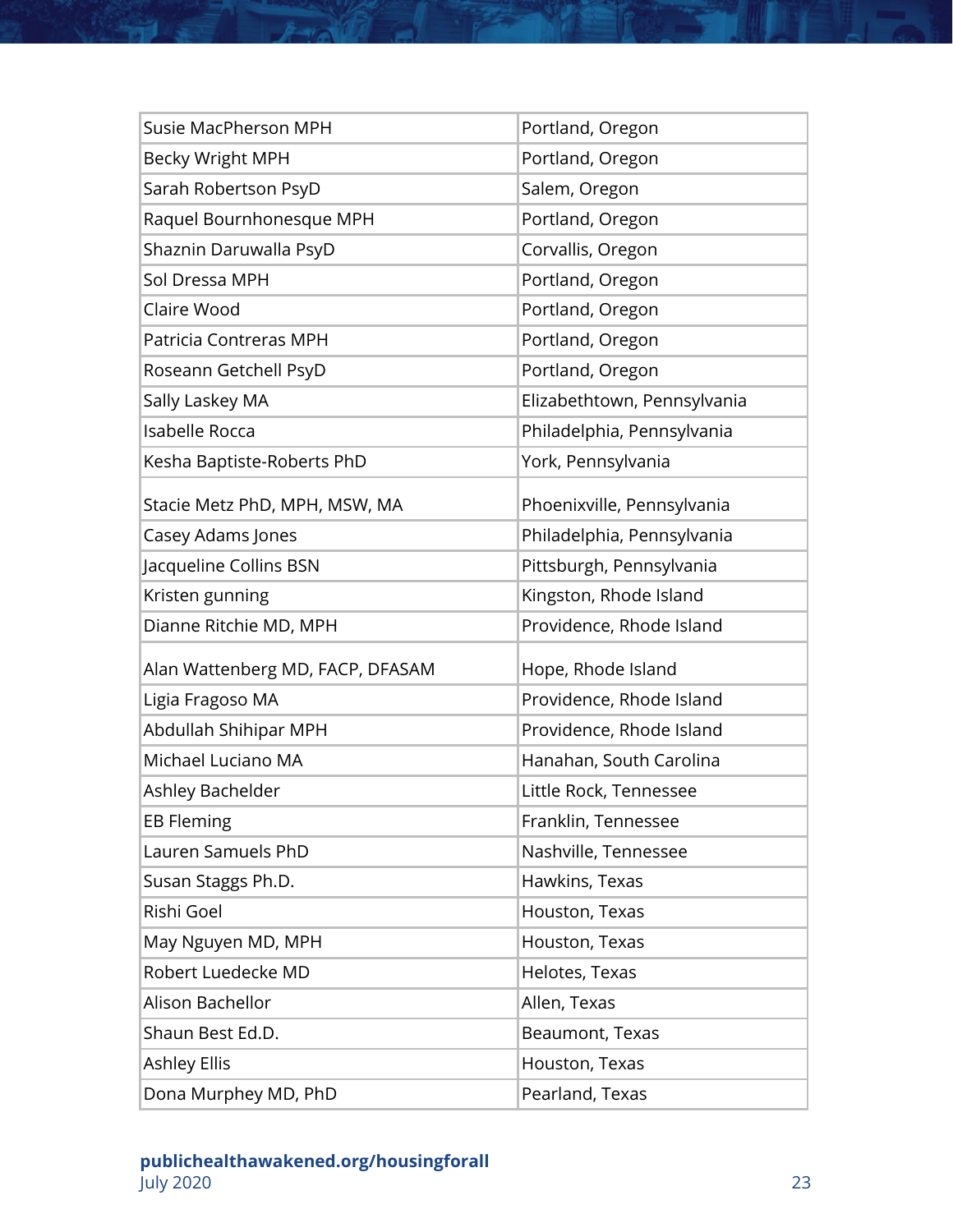| Andy Escobar                      | Houston, Texas           |
|-----------------------------------|--------------------------|
| Christina Propst MD               | Houston, Texas           |
| Leslie Stalnaker MPH              | Dickinson, Texas         |
| Ezra Migueles                     | Katy, Texas              |
| Catherine Cooksley MPH, DrPH, CPH | Galveston, Texas         |
| Megan Mooney PhD                  | Houston, Texas           |
| Qiana Vance                       | Dallas, Texas            |
| Jasmine Sardana MD, MBA           | Manvel, Texas            |
| Alma Swisher MA                   | Houston, Texas           |
| Alma Ochoa-Del Toro MPH           | Harlingen, Texas         |
| Alma Ochoa-Del Toro MPH           | Harlingen, Texas         |
| <b>Emily Colarte MSGH</b>         | Houston, Texas           |
| Spencer Smith                     | Houston, Texas           |
| Kim Taylor RN                     | Houston, Texas           |
| Cassie Jones MBA-ESS              | Houston, Texas           |
| Australia Edinborough             | Baytown, Texas           |
| Ben King PhD MPH                  | Houston, Texas           |
| Amanda Bruggeman                  | Helper, Utah             |
| Frances favela MPH                | Salt Lake City, Utah     |
| Deborah Passey PhD, MSc           | Salt Lake City, Utah     |
| Rachel Brower                     | Provo, Utah              |
| Janis Sanchez Ph.D.               | Virginia Beach, Virginia |
| Stephen wade                      | Richmond, Virginia       |
| Caitlin Viccora MSPH              | Alexandria, Virginia     |
| Ashley Hash MPH, CHES             | Christiansburg, Virginia |
| Cristina Gonzalez MPA             | Seattle, Washington      |
| Krystal Parrish MS                | Seattle, Washington      |
| Abigail Schachter MPH             | Seattle, Washington      |
| Omid Bagheri MPH                  | Seattle, Washington      |
| Julianna Alson MPH                | Seattle, Washington      |
| Julia Mackaronis PhD              | Spokane, Washington      |
| Chrisha Bali MPH                  | Renton, Washington       |